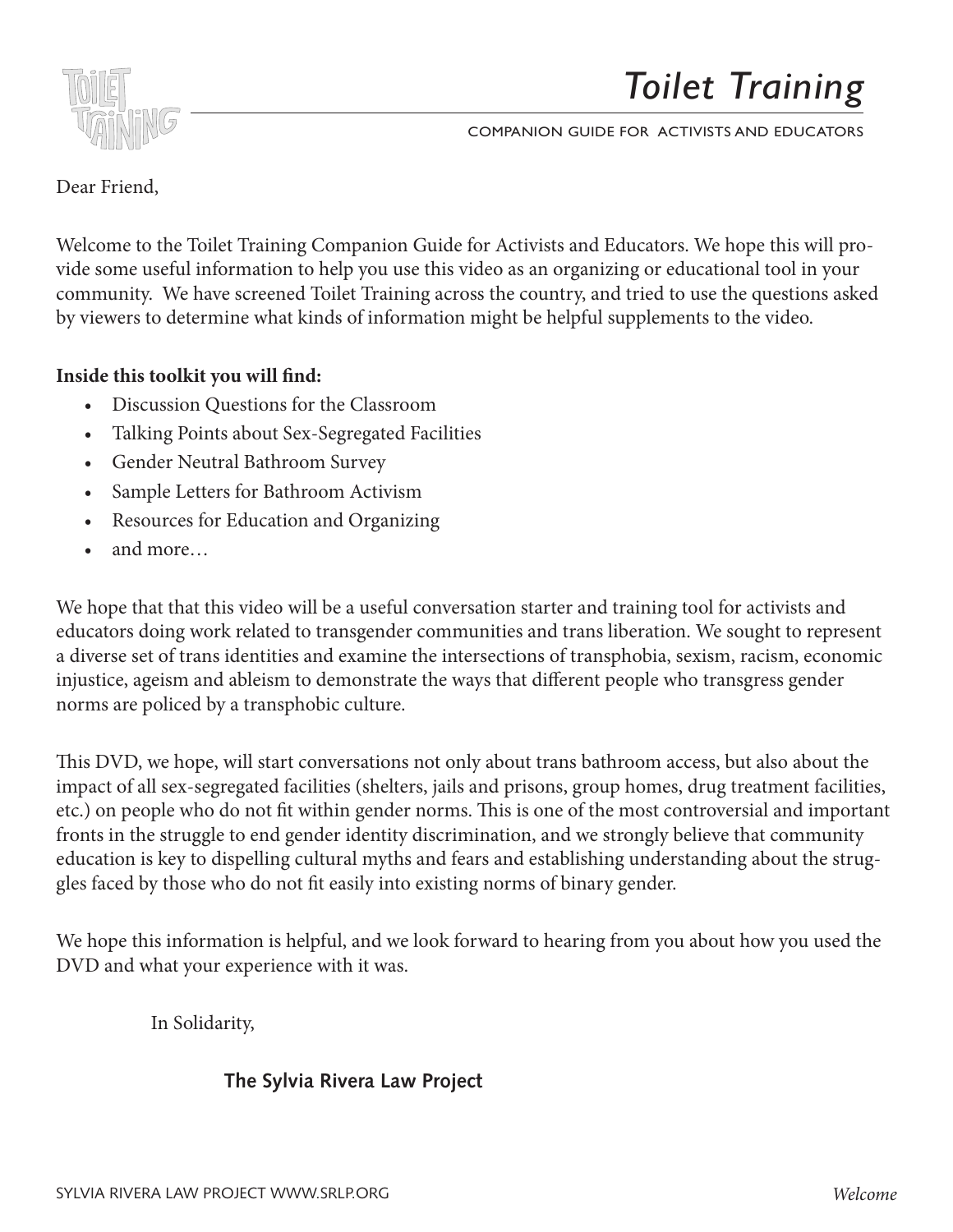

COMPANION GUIDE FOR ACTIVISTS AND EDUCATORS

# Contents

**I.** Education and Discussion Guide for Activists and Activists and Education Guide for Activists and Educators. We have a set of  $\mathbb{R}$ 

 **Talking Points about Gender-Segregated Facilities Talking Points about Accessible Bathrooms Discussion Questions for the Classroom Activity Ideas for the Classroom or Workshop**  $t = 1$ this provide some useful information to help you use this video as an organizing organizing organizing organizing organizing organizing organizing organizing organizing organizing organizing organizing organizing or ialking Points about Gender-Segregated Facilities might be helpful supplements to the video. Discussion Questions for the Classroom

**II.** Data and Information

Gender Neutral Bathroom Survey  **Map of Jurisdictions with Transgender-Inclusive Non-Discrimination Laws Interview (excerpts) from Maximum Rock and Roll**  $R = \frac{1}{2}$ map o We have that the this violation starter and training tool for the and training tool for the starter and training tool for the starter and training tool for the starter and training tool for the starter and training tool f

**III.** Doing your own work a diverse set of the sought to represent a diverse set of the sought to represent a diverse set of the sought of the sought of the sought of the sought of the sound of the sound of the sound of t

**intersections Sample letters for non-gendered bathroom organizing Resources for Transgender Activism** Jampic icticis for non-genuereu bathroom organizmg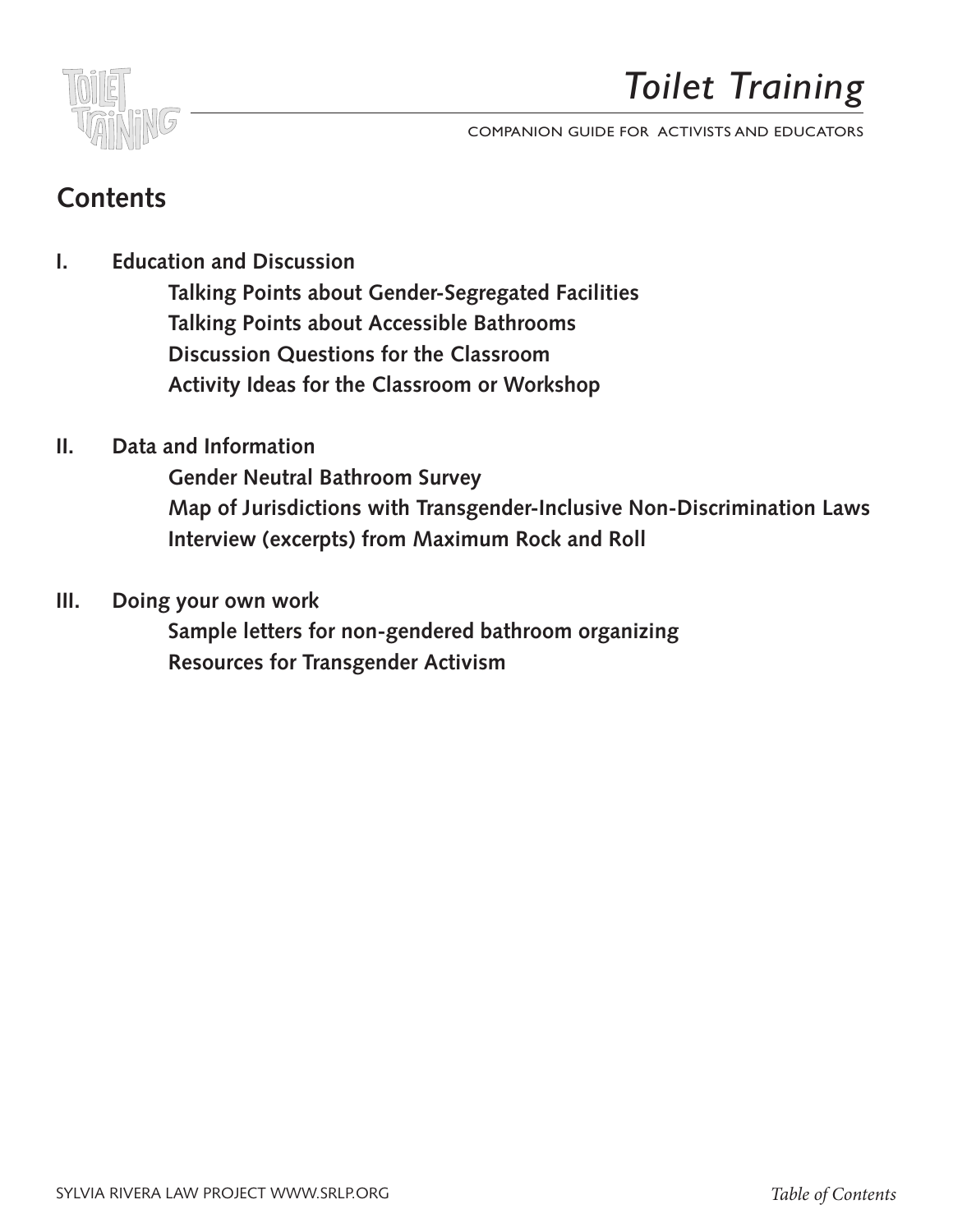

## Dear Friend, **Talking Points about Gender-Segregated Facilities**

lines for New York City's gender identity anti-discrimination law. These may be of use for clarifying issues in communities working toward transgender equality. educational tool in your community. We have screened *Toilet Training* across the country, *These talking points were drafted by Dean Spade, a member of the committee that drafted the Compliance Guide-*

New York City's Human Rights Law now explicitly protects all New Yorkers from discrimination on the basis of From Term bely a Frammin eighte but how engineery proceed an rich Term entries from absormanced on the cases of<br>gender identity or expression. This means that, no matter who you are, you should be treated equally and with respect for now you understand your own gender. In you are transgender, transsexual, a reminine man or a mas<br>culine woman, or if for any reason you are being denied access to services or accommodations you need on the dian, or in for any reason you are being defined basis of your gender identity or expression, you are now protected by the law. respect for how you understand your own gender. If you are transgender, transsexual, a feminine man or a mas-

Gender Neutral Bathroom Survey Sample Letters for Bathroom Activism One source of curiosity around this law is what happens with gender-segregated facilities like bathrooms, home-Resources for Education and Organizing less shelters, and locker rooms? The new law means that everyone's gender identity should be respected, and we should all be treated on an equal basis with other people who share our gender identity. No one can be forced to to women's facilities. If you identify as a man, you should similarly be able to access men's facilities. use a facility that does not match their gender identity. If you identify as a woman, you should be allowed access

## liberation. We sought to represent a diverse set of trans identities and examine the **FREQUENTLY ASKED QUESTIONS:**

### intersections of transphobia, sexism, racism, economic injustice, ageism and ablism to 1. Does this law mean that we have to let men into women's locker rooms or bathrooms?

women be allowed into men's facilities. Instead, it requires that we respect that some people's gender identity does not perfectly match societal expectations. Some men are more feminine then others, some women are more masculine than others, and some people live in a gender different from what was is one of the them at limit. This has subsequence that all negative the sidentifications in the theorie assigned to them at birth. This law only requires that all people who identify as women be treated as women, and all people who identify as men be treated as men. **No.** This law does not require that people who identify as men be let into women's facilities, or that

## allow men in who may want to sexually assault women?  $\,$ **2. Will this law endanger women in spaces like locker rooms and bathrooms because it will**

*Welcome* is punishable under the criminal laws of NY. There is no evidence that allowing transgender people For the tank above not in the senare assault on women in forms the call same stain senare to express the enter restrooms or locker rooms with the intent to commit sexual assault are still subject to criminal penalty. However, the people who have often experienced the discrimination and harassment in gender No. This law does not invite sexual assault on women in locker rooms and bathrooms. People who segregated facilities that this law seeks to address, such as women of transgender experience trying to use women's facilities, masculine women trying to use women's facilities, men of transgender experience trying to use men's facilities, and feminine men trying to use men's facilities, are now explicitly protected from discrimination and exclusion. Any notion that these people are sexual predators is based in ignorance and misunderstanding that this new law seeks to remedy. This law does not change the fact that any person who seeks to enter a bathroom or locker room in order to sexually assault another person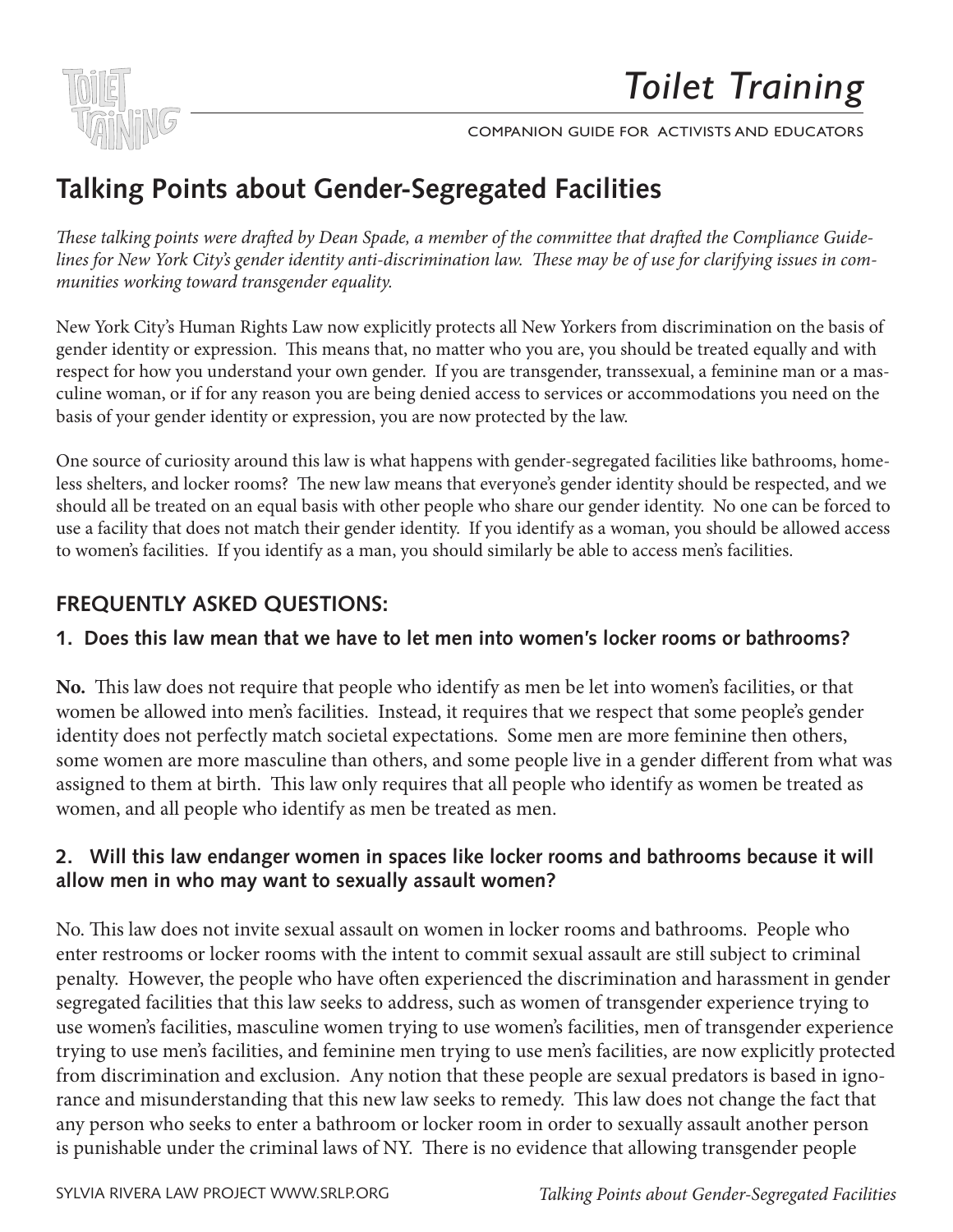

sexual assault, however it is clear that the new law will protect them from the harassment and violence to have safe access to facilities that concord with their gender identities will increase the incidence of they frequently face when trying to access such facilities.

3. Does this law require that new bathrooms be constructed for transgender people? this will provide some useful information to help you use this video as an organizing or

No. This law does not require any construction. It simply clarifies that all people should be able to and the distribution to use the tried tried to use the tried to the tried by viewers the best kinds of information of  $\alpha$  informations that is appropriate for them begad on their condensidentity and should access the bathroom that is appropriate for them based on their gender identity, and should not be<br>Considered: The consideration of the state of the state of the state of the state of the state of the state of Guidelines do recommend that, because gender segregated bathrooms are often the site of harassment and discrimination for people whose gender expression transgresses societal norms, any single-stall bathrooms be converted into gender-neutral bathrooms. This recommendation comes from our understanding that many people find gender segregated bathrooms inaccessible, including people with disabilities who require attendance in the bathroom and whose attendant is a different gender than they are, parents with children whose gender is different from their own but who wish to accompany their and, parents with emitteen whose gender is different from their own out who wish to decompany their<br>child to the bathroom, and people whose gender expression transgresses societal norms. The Commission on Human Rights set out this recommendation with the safety and convenience of these people in mind, recognizing that all people should be able to safely access bathroom facilities. forced to use a bathroom that is designated for individuals of another gender identity. The Compliance

## 4. What about transgender people who have not had surgery? What facilities will they use?

The new law requires that people be allowed to use facilities that accord with their gender identity, not This will start count of the parts fact as non-transposition men and women are not asked to pro body parts they have before entering gender-segregated facilities, transgender people also should not be. All people, regardless of surgical status, are entitled to use facilities which comport with their gender identities regardless of whether their bodies match traditional expectations. Challenging someone's gender identity and/or asking invasive personal questions about their body parts is a form of harass- $\epsilon$  ment. with any particular body part. Just as non-transgender men and women are not asked to prove what ment.

### $\mathbb{R}^n$  information is helpful, and we look forward to hearing from your about how  $\mathbb{R}^n$ **5. What about facilities where people see each other without clothing?**

The Commission recognizes that there are still some facilities without privacy, such as totally open showers. The Commission recommends that in circumstances where nudity is unavoidable, basic steps maintain the comfort and safety of all people using facilities. Most importantly, this law requires that no such as the installation of curtains be taken in order to create the minimal amount of privacy needed to person be forced to use facilities that do not comport with his/her gender identity, so employers, housing provider, schools and others maintaining gender segregated facilities should take the steps necessary to ensure that this requirement is met. Whether by creating private space through curtains, or designating a space as gender neutral, this task should be neither difficult nor expensive. The Commission is available to assist in creating plans to remedy any problems that may arise in the process of making facilities accessible to all people.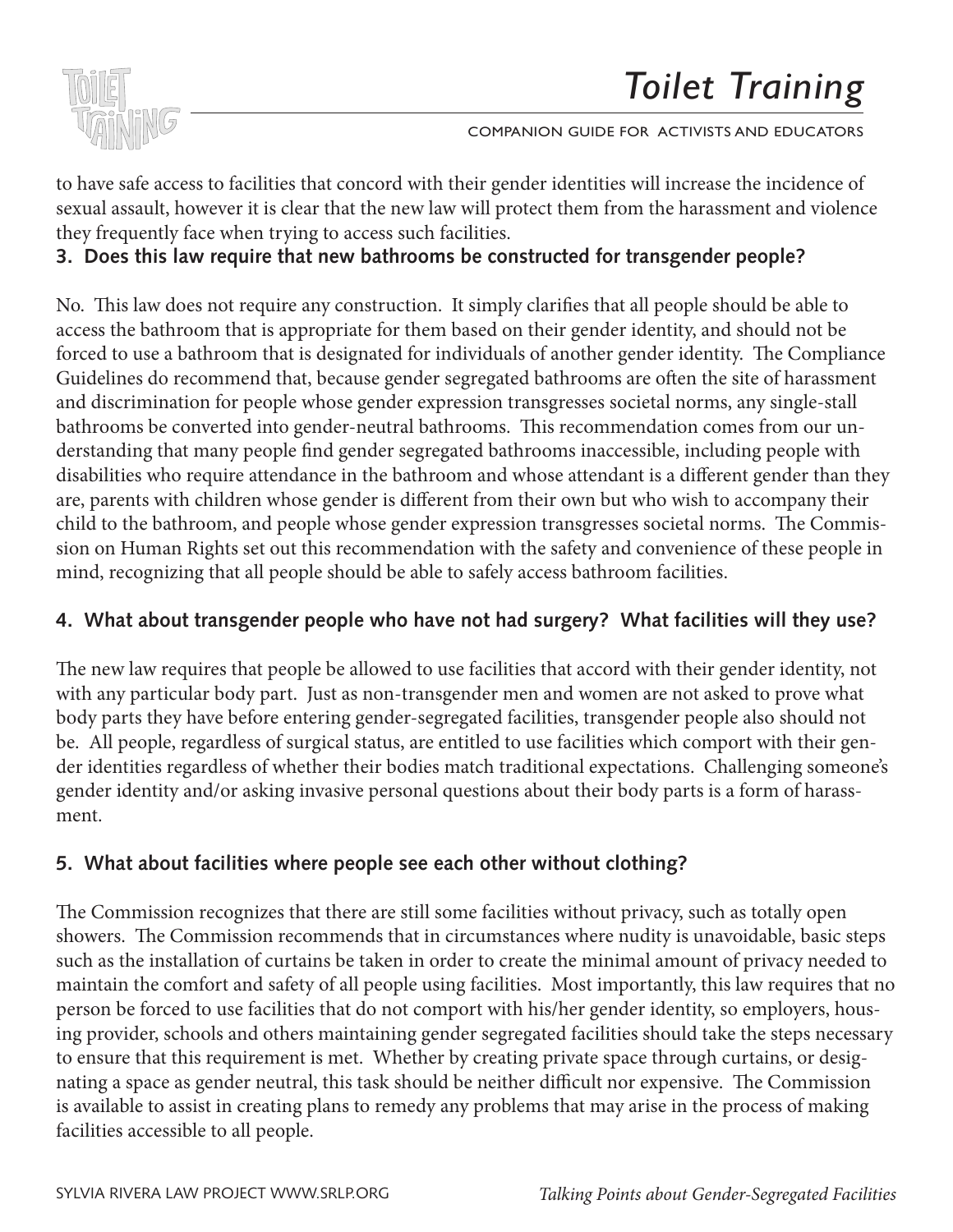

## Dear Friend, **Talking Points about Accessible Bathrooms**

### Welcome to the *Toilet Training* Companion Guide for Activists and Educators. We hope **1. If we had all-gender bathrooms, wouldn't women be less safe?**

Many people's first reaction to providing gender non-specific bathrooms is that women's safety will be education to the community of the contribution of the community. We have seen the community of the country, the country, the country of the country of the contribution of the country, and the country, the country, the coun compromised. However, an analysis of the safety precautions in bathrooms suggests that women are not currently protected by the existence of gender-specific bathrooms. Women's bathrooms do not provide reads "women" as any other unlocked door. Gender segregation in bathrooms does not prevent sexual assault, and if anything, provides an illusion of safety that is not true. To increase the safety of bathrooms, we would recommend creating single-user bathrooms, providing bathroom doors that go from floor to ceiling without gaps, and eliminating the gender segregation of bathrooms that results in severe Sample Letters for transporters for and condex non cor access issues for transgender and gender non-conforming people. any physical barrier to potential predators, who can just as easily walk through an unlocked door that

### and more… **2. All-gender bathrooms will make people uncomfortable.**

It is true that for people who are used to using gender-specific bathrooms, using gender non-specific bathrooms may feel strange or uncomfortable. Often times, social change that increases access for an excluded group and eliminated discrimination requires a reform of social practices that makes people who have not been negatively affected by the existing arrangements uncomfortable. However, discomthe mate necessary light capability method by the embang arrangements anonnel meter rewered, also ent work, school, and in public spaces, cannot be prioritized. As we make changes to increase access and reduce discrimination, we must all commit to adjusting to those changes.

### 3. The female clients/students/customers at my agency/school/business will not be able to accept using the bathroom with transgender women. Many are survivors of sexual violence, and may be triggered by using the bathroom with someone with masculine body parts.  $\frac{1}{2}$  binary into existing norms of binary generators of binary generators of binary generators of binary generators  $\frac{1}{2}$

When we work with populations that have survived violence, it is essential to try to create sale accommodate their needs. Many of us work with populations that are diverse, with different clients/stutions or biased beliefs about each other. The proper response to a misperception that transwomen are from women's spaces or facilities, but to help educate any people who are concerned about inclusion and When we work with populations that have survived violence, it is essential to try to create safe spaces to dents/customers having survived different types of oppressions, and sometimes even having misconcepnot 'real women' or are sexual predators or a threat to non-trans women is not to exclude transwomen dispel myths about trans people. Excluding people because other have biased misconceptions about them only increases oppression and discrimination, and does not work to create safe spaces.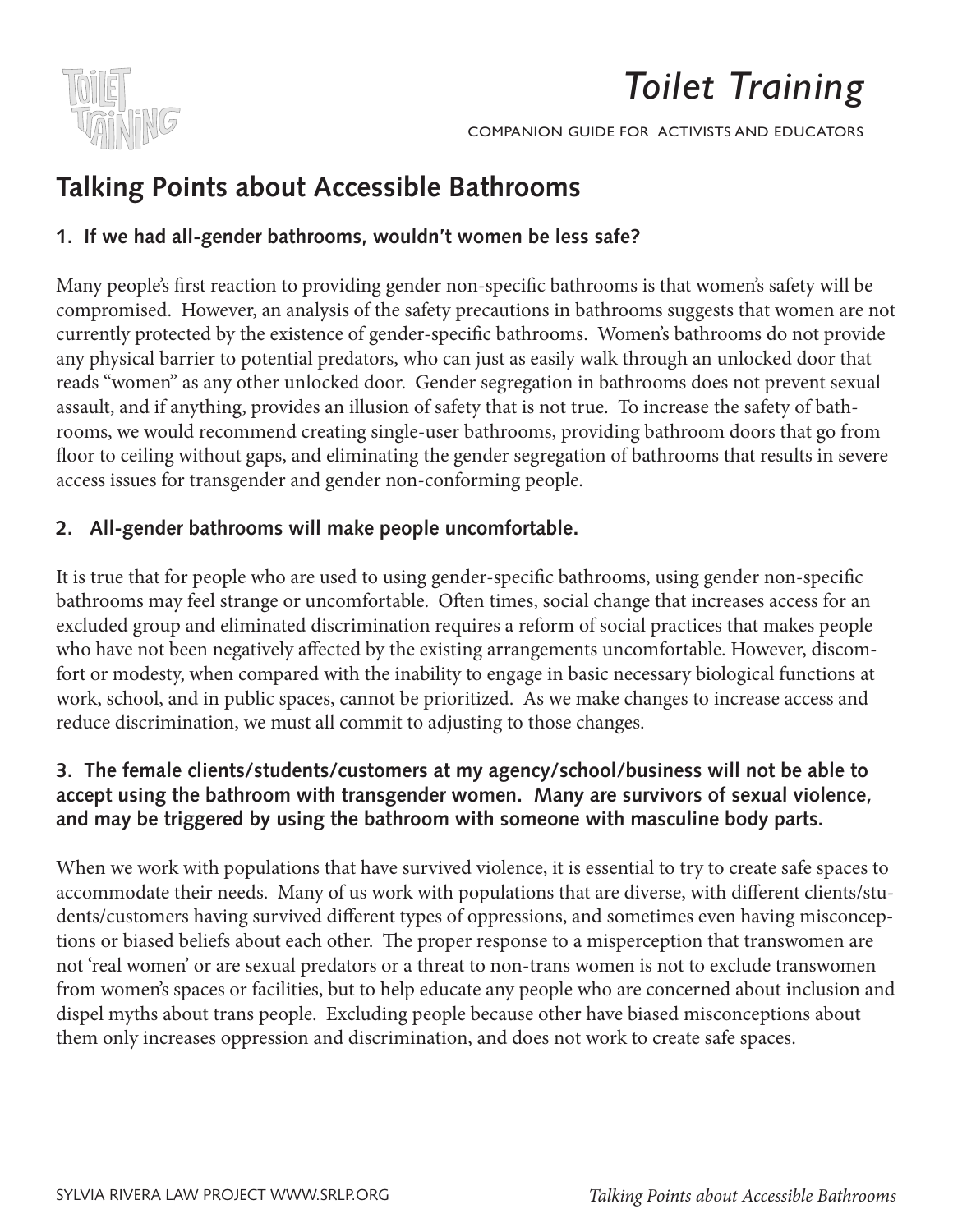

## **Sample Discussion Questions for the Classroom**

The following are some suggestions for guided classroom discussion before and after viewing the video. Feel free to use the questions given or use them as inspiration for your lesson plan. theories the this wave the questions given of use them us inspiration for your resson p

- 1. Why are bathrooms segregated by sex? educational tool in your community. We have screened *Toilet Training* across the country,
- a. What are some potential benefits of having sex-segregated bathrooms?
	- b. What are some drawbacks?

2. Bathrooms are only one type of sex-segregated facility. Name all the sex-segregated facilities you can think of.  $T_{\text{c}}$  only the type of sex-segregated facilities

- a. Why are they sex-segregated?
- b. Is there another way that those aims could be met?
- c. What might be the effects of those facilities being sex-segregated on transgender and gender different people?

3. The question of women's safety is a very common argument against desegregating bathrooms by sex.  $\delta$  of the transport of transport of transport in  $\delta$  and ablism, equal ablism to  $\delta$ 

- $\alpha$  a. What do you think about this criticism?
- b. Do sex-segregated bathrooms increase women's safety?  $\begin{array}{c} \text{u.} \\ \text{v.} \end{array}$

4. The video shows how social factors in addition to gender affect access to safe bathrooms. How might the following affect safe bathroom access?  $\delta$  of the most controversion from internal and important from general struggle to end general struggle to end general struggle to end general struggle to end general struggle to end general struggle to end general strug

- a. Class
- b. Homelessness discrimination, and we strongly believe that community education is key to dispelling  $\mathbf{r}$  to dispelling that community education is key to dispelling that community education is key to dispelling that community educa b. Homelessness
- c. Race  $\epsilon$ . Race
	- d. Age
- e. Ability  $\rho$  Ability  $\mathbf{v}_i$  is defined and what  $\mathbf{v}_i$

5. When you made your list of sex-segregated facilities, did you notice that many are places disproportionately accessed by low-income people? What significance might that have?

6. How might disproportionate police presence in some communities impact using a bathroom?

7. What did you think about the discussion of disability in the video? How do issues of access overlap between communities fighting ableism and communities fighting transphobia?

8. What was effective about this video? What was ineffective?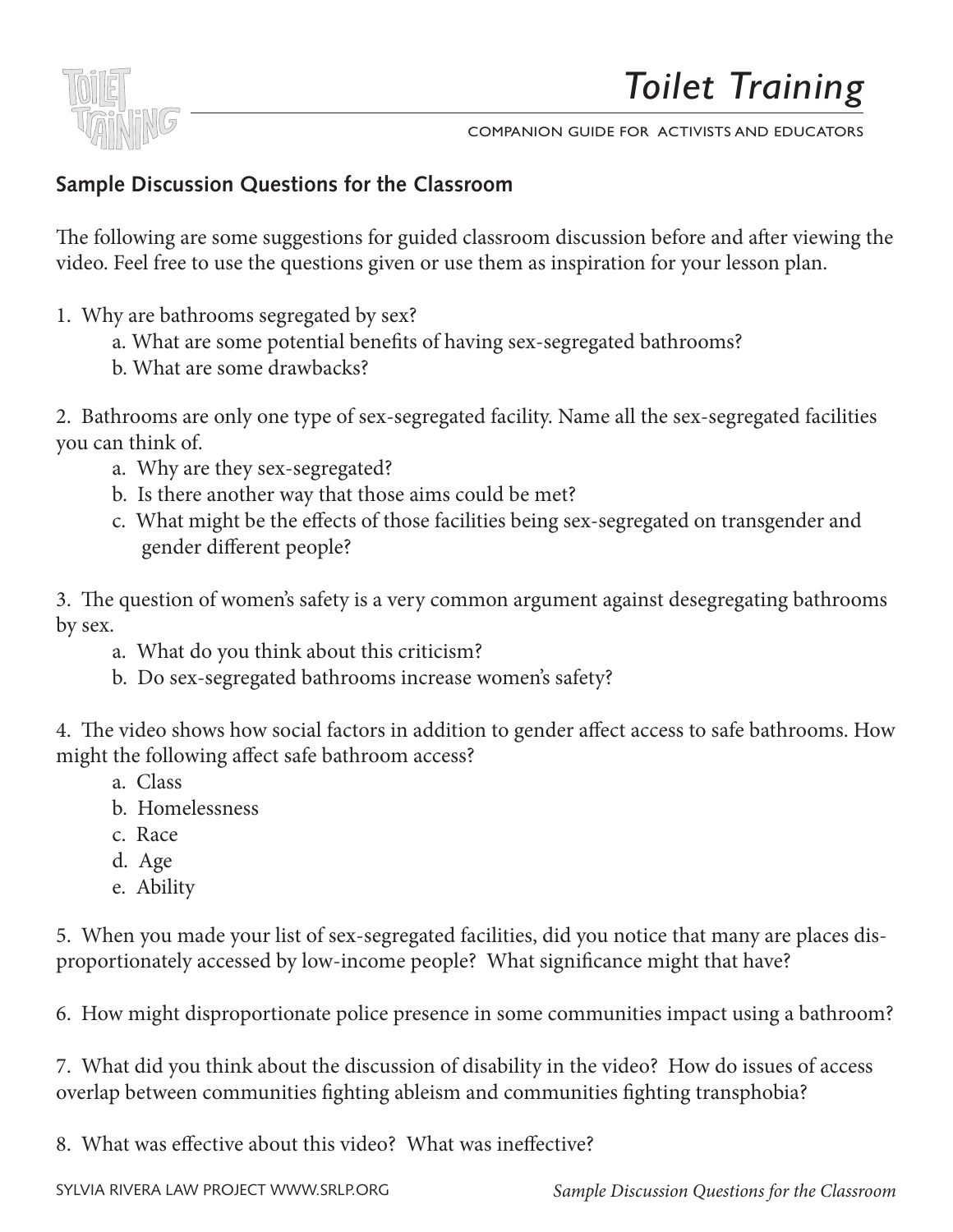

## **Activity Ideas:**

1. In a public place (at your job, school, while out running errands, attending a public event) try to locate a non-gendered or unisex bathroom. Did you find one? How long did it take? Did you have to ask someone in order to locate it? the this will provide the matter will be with the some useful information to help you use the wide of the same organizing organizing organizing organizing organizing organizing organizing organizing organizing organizing o

2. Have you ever seen someone in the bathroom you thought might not "belong" there? What did you do? How did you feel? Why did you do what you did?

3. If you generally have no problem using the bathroom typically expected for your sex, spend some time thinking about using the other bathroom. (This is best accomplished in a public place near the bathrooms. Extra credit if you really have to go when you undertake this activity). Hang around for a while. Discussion Questions for the Classroom i generally have no problem using the bathroo

- a. What would it take for you to go into the "wrong" bathroom?  $M<sup>T</sup>$  more.
- b. How does the prospect of doing so make you feel?
- c. Would you feel comfortable walking right in?
- d. What other thoughts or experiences did you have during this activity? intersections of the transportations of the sexism,  $\theta$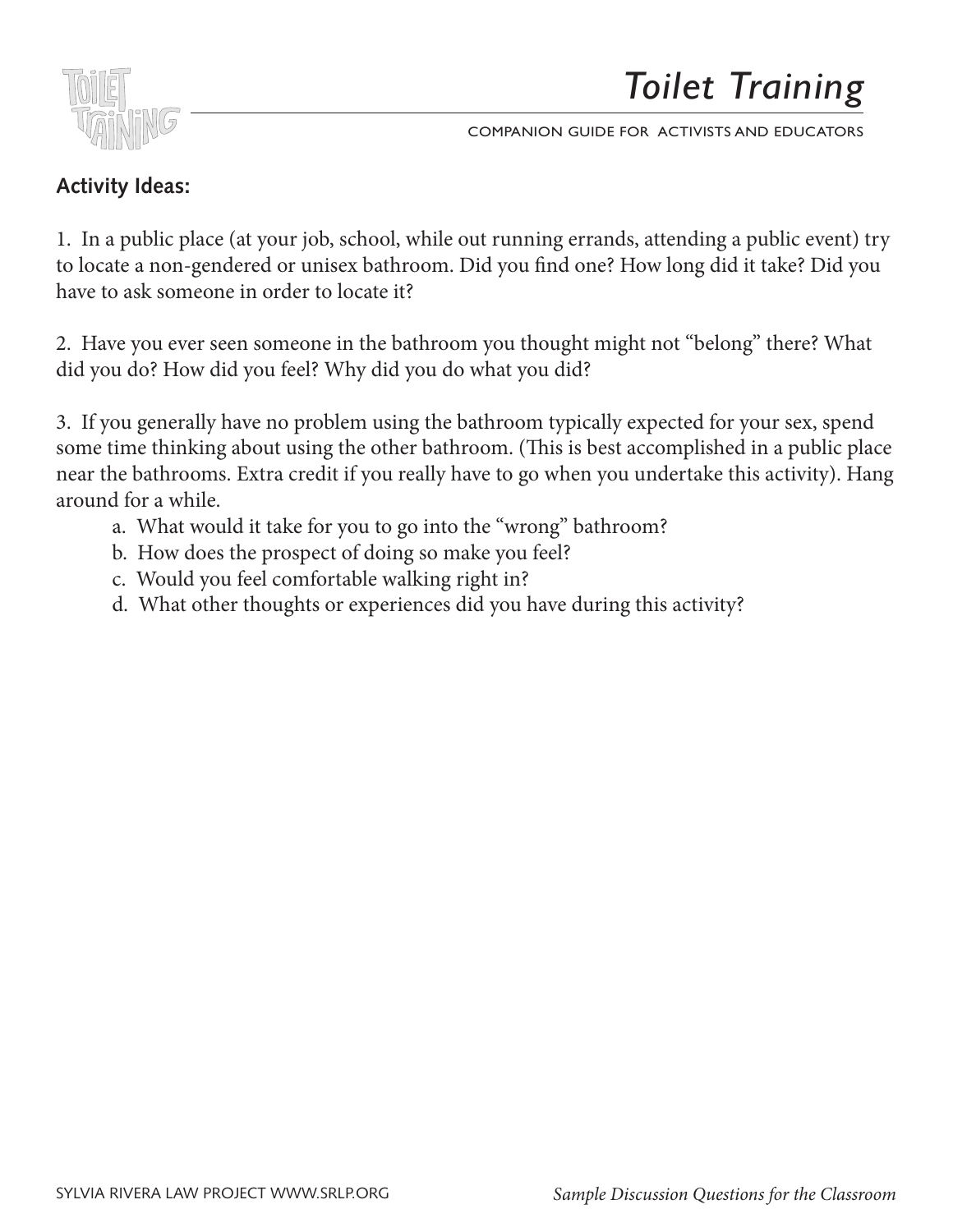

870 Market Street **Room 822** (415) 865-5619 (DYLAN VADE) **San Francisco, CA 94102** (415) 865-0176 (CHRIS DALEY) **415-865-0176 phone** WWW.TRANSGENDERLAWCENTER.ORG **877-847-1278 fax** info@transgenderlawcenter.org **Transgender Law Center www.transgenderlawcenter.org**

## **Gender Neutral Bathroom Survey Results San Francisco Human Rights Commission (2002)**

Many transgender and non-transgender people have no safe places to go to the bathroom - get harassed, beaten, and arrested in BOTH women's and men's rooms. Many avoid public bathrooms altogether and develop health problems. This affects not only self-identified transgender people but anyone who is perceived to not fit our society's strict gender norms.

To document the severe harassment and violence that occurs in gender segregated bathrooms, we surveyed almost 500 people in the San Francisco Bay Area asking about their experiences in the currently segregated bathrooms. We also asked about the solution - whether or not people wanted more gender neutral bathrooms.

## **Quotes from the Gender Neutral Bathroom Survey:**

• **transgender people who do not identify as female or male**: "security chased me," "got the shit kicked out of me for using the 'wrong bathroom,'" "I run into problems 80% of the time," "This is a problem every day."

• **ftm/male and mtf/female identified people**: "Yelled at - 'you're using the wrong bathroom" (mtf), "I have been slapped, pushed, and dragged out by security guards" (ftm), "got physically pulled out" (mtf), "having the door almost knocked down by teenagers" (ftm), "I have spent so many hours avoiding public multi-stall bathrooms that I have damaged my bladder and put pressure on my kidneys," "The problem was a daily one. I'd think about where I was going, what bathrooms I'd have access to, how much I drank during the day, whether I'd be with people who could help stand guard..."

• **butch women (who do not identify as transgender):** "being followed by a police officer," "women told me to leave the women's room and then tried to beat me up," "women jump out of their shoes; I get harassed by the guys," "I run into problems all the time," "all of my butch female friends, ex's, etc. ALL have experienced stares, harassment, threats, etc. in the women's room. Some only use the bathroom when they have a group of friends to accompany them."

NATIONAL CENTER FOR LESBIAN RIGHTS *FISCAL SPONSOR* FEMALE-TO-MALE INTERNATIONAL *COMMUNITY SPONSOR*

ECHOING GREEN FOUNDATION THE INITIATIVE FOR PUBLIC INTEREST LAW AT YALE *MAJOR FOUNDATION SUPPORT*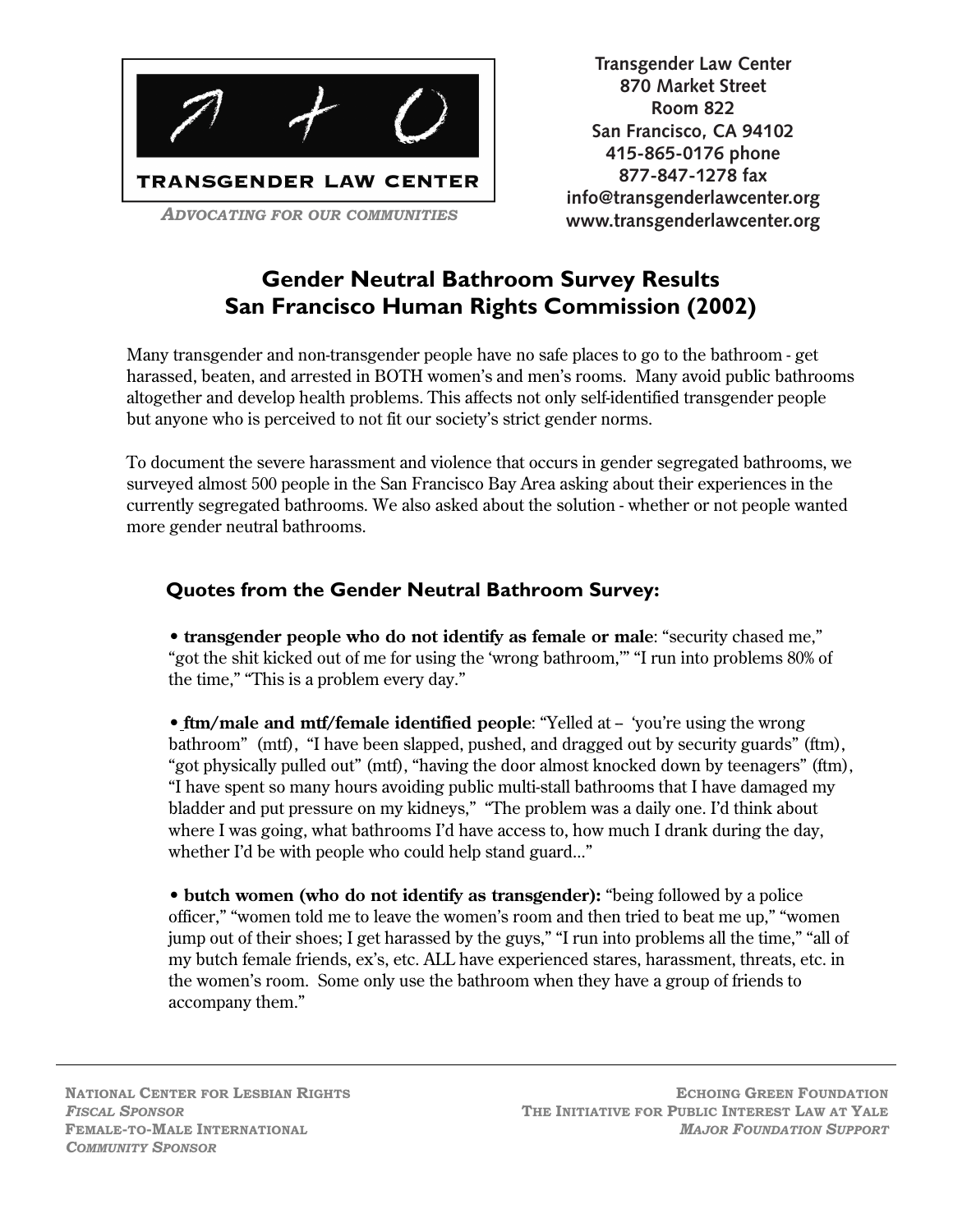• **feminine men (who do not identify as transgender**): "all my childhood, people told me I was in the wrong bathroom (long hair, too girly), "if my hair is long, I get stopped form going into the men's room."

• **parents with children:** "gender neutral bathrooms with changing tables so I can go in with my son, and my husband can go in with our daughter." (non-transgender woman)

### **People who want more gender neutral bathrooms:**

- N: Number of people responding
- A: Percentage of people who want gender neutral bathrooms of some form
- B: Percentage of people who want single person gender neutral bathrooms
- C: Percentage of people who want multiple person gender neutral bathrooms
- D: Percentage of people who want gender neutral bathrooms in addition to male/female bathrooms
- E: Percentage of people who want gender neutral bathrooms replacing female/male bathrooms

| Gender                                 | N   | A   | B   | C  | D  | E  |
|----------------------------------------|-----|-----|-----|----|----|----|
|                                        |     |     |     |    |    |    |
| Transgender and not male or female     | 70  | 100 | 99  | 96 | 50 | 69 |
| Transgender and ftm or male            | 76  | 100 | 97  | 74 | 49 | 46 |
| Transgender and mtf or female          | 49  | 98  | 94  | 59 | 65 | 33 |
| <b>Total transgender</b>               | 195 | 99  | 97  | 78 | 53 | 51 |
|                                        |     |     |     |    |    |    |
| Not transgender and not male or female | 27  | 96  | 96  | 81 | 59 | 48 |
| Not transgender and female             | 195 | 97  | 93  | 78 | 57 | 45 |
| Not transgender and male               | 51  | 100 | 98  | 90 | 64 | 48 |
| Total not transgender                  | 273 | 98  | 94  | 81 | 58 | 46 |
|                                        |     |     |     |    |    |    |
| <b>Partially transgender</b>           | 19  | 100 | 100 | 74 | 74 | 68 |
|                                        |     |     |     |    |    |    |
| Total                                  | 487 | 99  | 95  | 79 | 57 | 49 |

## **"Safe-stress free bathrooms should not be a privilege for just a few traditionally-gendered individuals."**

**"I just need a place to pee."**

please contact the Transgender Law Center **for more information or the complete survey results,**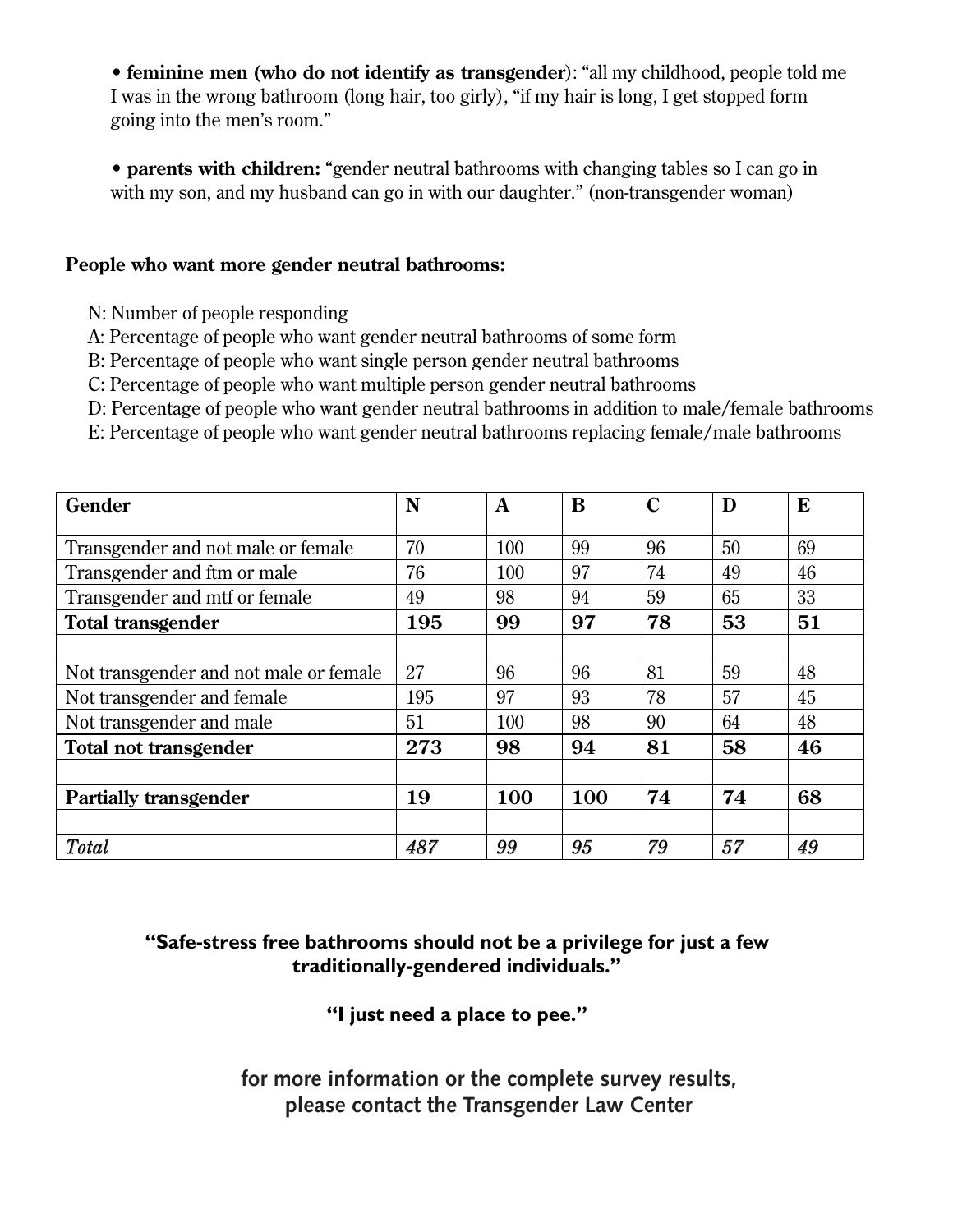

State Nondiscrimination Laws in the U.S.

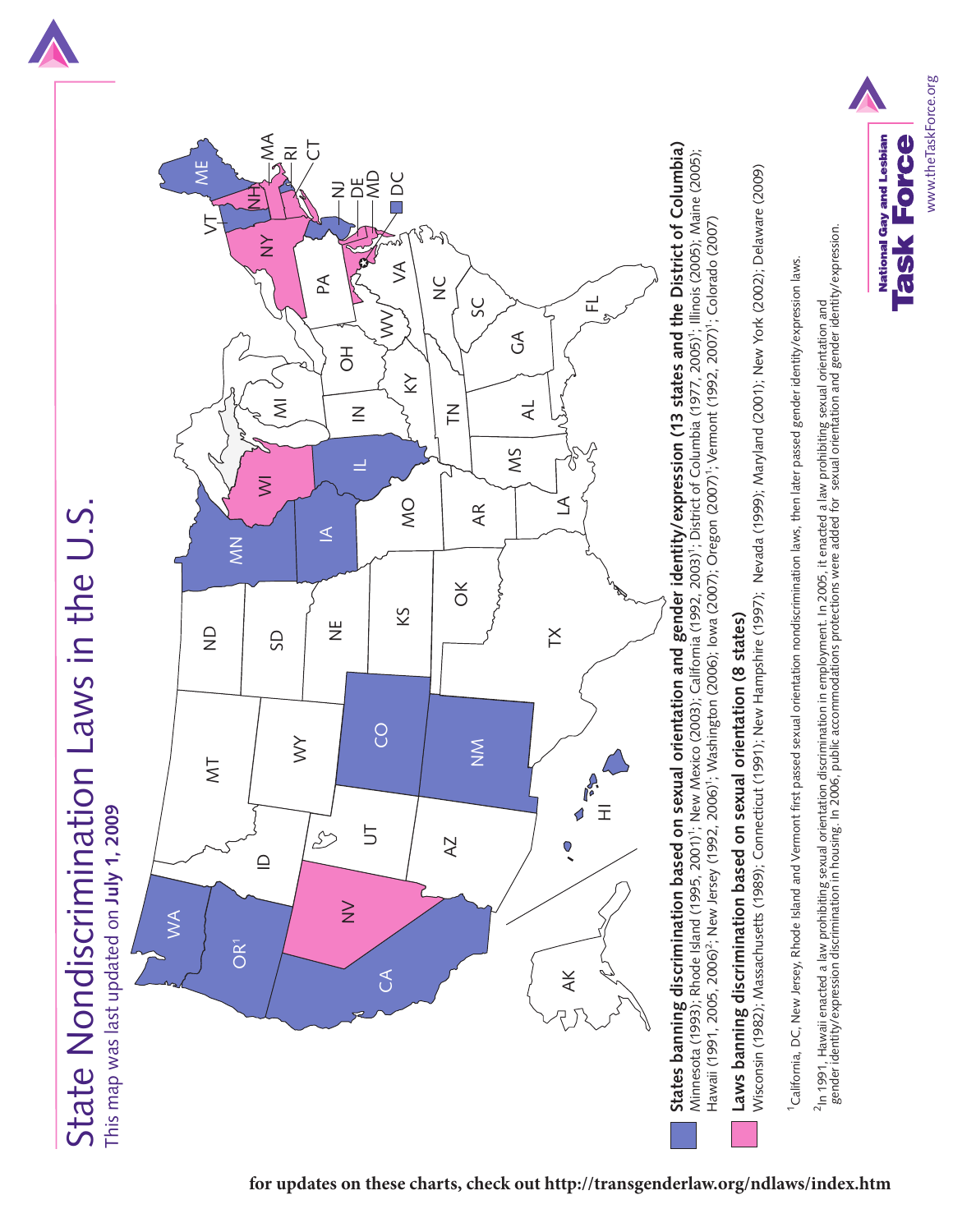## Jurisdictions with Explicitly Transgender-Inclusive Nondiscrimination Laws

 **U.S. Population Covered by a Transgender-Inclusive Nondiscrimination Law: 110,163,314 = 39%** 

**U.S. Population Not Covered = 61%**   *(Total U.S. Population: 281,421,906)* 

**In Arizona**  Tucson: 486,699

**In California** 

**In Colorado**  Boulder: 94,673 Denver: 554,636

**In Florida** 

**In Georgia**  Atlanta: 416,474

Gainesville: 95,447 Gulfport: 12,527 Miami Beach: 87,933 Monroe County: 79,589 Incl. Key West: 25,478 Palm Beach County: 1,131,184

Inc. Lake Worth: 35,133

 Los Angeles: 3,694,820 Oakland: 339,337 San Francisco: 776,733 San Diego: 1,223,400

West Hollywood: 35,716



# **National Gay and Lesbian Task Force**

### **STATE LAWS (13 and D.C.)**

 **California – 33,871,648 Colorado – 4,301,261 District of Columbia – 572,059 Hawai`i – 1,211,537** 

 **(housing and public accommodations only)** 

**Illinois – 12,419,293** 

**Iowa – 2,926,324** 

**Maine – 1,274,923 Minnesota – 4,919,479 New Jersey – 8,414,350 New Mexico – 1,819,046 Oregon – 3,421,399 Rhode Island – 1,048,319 Vermont – 608,827 Washington – 5,894,121** 

### **CITY AND COUNTY LAWS (108)**

#### **In Maryland**

 Baltimore: 651,154 Montgomery County: 873,341

**In Massachusetts**  Boston: 589,141 Cambridge: 101,355 Northampton: 28,978

#### **In Michigan**

 Ann Arbor: 114,024 Detroit: 951,270 East Lansing: 46,525 Ferndale: 22,105 Grand Rapids: 197,800 Hamtramck: 22,976 Huntington Woods: 6,151 Lansing: 119,128 Saugatuck city: 3,590 Saugatuck twnshp: 1,065 Ypsilanti: 22,362

**In Minnesota**  Minneapolis: 382,618 St. Paul: 287,151

**In Missouri**  Kansas City: 441,545 University City: 37,428

#### **In New York** Albany: 95,658 Buffalo: 292,648 New York City: 8,008,278 Rochester: 219,773 Suffolk County: 1,419,369 Tompkins County: 96,501 Incl. Ithaca: 28,775

**In Ohio**  Cincinnati: 331,285 Dayton: 166,179 Oxford: 21,943 Shaker Heights: 29,405 Toledo: 313,619

#### **In Oregon**

 Beaverton: 76,129 Bend: 52,029 Benton County: 78,153 Corvallis: 52,950 Hillsboro: 70,186 Lake Oswego: 35,278 Lincoln City: 7,437 Multnomah County<sup>2</sup>: 660,486 Incl. Portland: 529,121 Salem: 136,924

**In Pennsylvania**  Allentown: 106,632 Easton: 26,263 Erie County: 280,843

### **In Pennsylvania, con't:**

 Harrisburg: 48,950 Lansdowne: 11,044 New Hope: 2,252 Philadelphia: 1,517,550 Pittsburgh: 334,563 Scranton: 76,415 State College: 38,420 Swarthmore: 6,170 West Chester: 17,861 York: 40,862

**In South Carolina**  Columbia: 116,278

#### **In Texas**

 Austin: 656,562 Dallas: 1,188,580 El Paso: 563,662

### **In Washington**

 King County: 1,737,034 Incl. Burien: 31,881 Incl. Seattle: 563,374 Olympia: 42,514 Tacoma: 193,556

**In West Virginia**  Charleston: 53,421

**In Wisconsin**  Madison: 208,054 Milwaukee: 596,974

<sup>1</sup>Metro Louisville, the merged Louisville and Jefferson County government, repassed and combined these laws in 2004 to apply to Metro Louisville. Indianapolis and Marion County's shared governmental structure passed this law.

<sup>2</sup>The law passed in Johnson County only applies to unincorporated areas of the county, population 21,559, although the national statistics are unaffected because Iowa<br>now has a statewide law. 2,135 Portlanders live outsid affect the national statistics because Oregon now has a statewide law.

*NOTE: Only laws that reach private entities are included above. Additional states and cities have policies against discrimination against public employees. The most recent version of this fact sheet is available on the transgender issues section of www.thetaskforce.org. Population data from 2000 Census. Last updated July 2008.* 

Carbondale: 20,681 Champaign: 67,518 Cook County: 5,376,741 Incl. Chicago: 2, 896,016 Decatur: 81,860 DeKalb: 39,018 Evanston: 74,239

 Santa Cruz County: 55,602 Incl. Santa Cruz: 54,593 Peoria: 112,936 Springfield: 111,454 Urbana: 36,395

#### **In Indiana**

**In Illinois** 

 Bloomington: 69,291 Indianapolis/Marion County<sup>1</sup>: 781,870

Broward County: 1,623,018 **In Iowa**  Decorah: 8,172

 Iowa City: 62,220 Johnson County: 21,559<sup>2</sup> Waterloo: 68,474

#### **In Kentucky**

Inc. W. Palm Bch: 82,103 Jefferson County<sup>1</sup>: 693,604<br>Inc. W. Palm Bch: 82,103 Incl. Louisville<sup>1</sup>: 256,231 Covington: 43,370 Lexington-Fayette Urban County: 260,512

> **In Louisiana**  New Orleans: 484,674

> > **for updates on these charts, check out http://transgenderlaw.org/ndlaws/index.htm**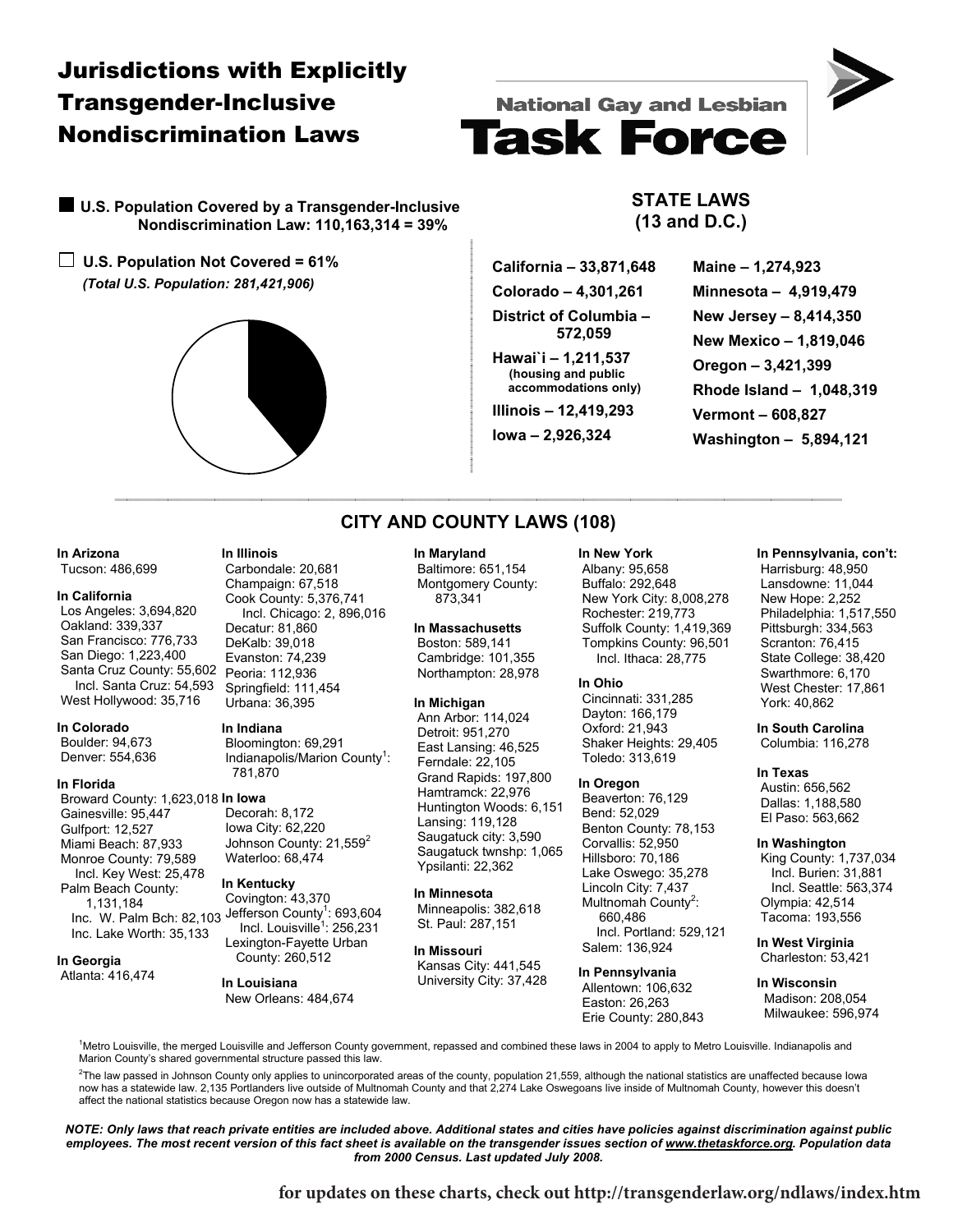

# **Interview with Maximum Rock and Roll (excerpts)**

by mimi nguyen

On Saturday, February 2, 2002 Dean Spade had to pee. So after six hours of protests in the bitter New York Companion Guide for Activists and Educators. We had the companion Guide for Activists and Educators. We had the com City cold outside the World Economic Forum, Dean and his affinity group entered Grand Central station in search of relief. Dean entered the restroom marked "men's" and was followed by a police officer, who demanded identification. Dean explained that he was in the right restroom, that he is transgender but understood the officer's confusion, and offered to use the premises quickly and leave. Craig Willse entered the bathroom after his friend and attempted to defuse the situation. When Dean attempted to leave the bathroom, however, the police officer pushed him against the wall and called for back-up. Craig tried to intervene in the arrest and shouted for help. Both were arrested, and while leaving the bathroom another member of their group, Ananda LaVita, attempted to un-arrest Dean. All three were then dragged out of the train station. Gener Group, manual Battan, allen  $S($ athron $)$ 

The three were held for 23 hours and at three different precincts. They were released on their own recognizance to a courtroom packed with friends and allies wearing "Living Trans in Not a Crime" stickers. Among the three of them, they were charged with multiple counts of disorderly conduct, trespassing, resisting arrest, and obstruction of government administration. While all charges were dropped at the following court appearance in March, Dean Spade (who is also a lawyer) and a number of other progressive legal organizations are pursuing the case to highlight the everyday violence of gender enforcement, transphobia and its role in the maintenance of the state and capital. A zine was quickly produced about the arrests called Piss and Vinegar and is distributed by the members of the Anti-Capitalist Tranny Brigade. (More details about the arrest are in the zine.) Mimi Nguyen chatted with Dean and Craig about the start conversations not only about the start conversations of the start conversations of the start conversation of th politics of transgender activism, and about the linkages between gender regulation, the state, and global-<br>. ization.  $R = \begin{bmatrix} 1 & 1 & 1 & 0 \\ 0 & 0 & 0 & 0 \\ 0 & 0 & 0 & 0 \\ 0 & 0 & 0 & 0 \\ 0 & 0 & 0 & 0 \\ 0 & 0 & 0 & 0 \\ 0 & 0 & 0 & 0 \\ 0 & 0 & 0 & 0 \\ 0 & 0 & 0 & 0 \\ 0 & 0 & 0 & 0 \\ 0 & 0 & 0 & 0 & 0 \\ 0 & 0 & 0 & 0 & 0 \\ 0 & 0 & 0 & 0 & 0 \\ 0 & 0 & 0 & 0 & 0 \\ 0 & 0 & 0 & 0 & 0 & 0 \\ 0 & 0 & 0 & 0 & 0$ e were held fo  $A$ zation.

**MRR:** The "commonsense" assumption about gender is that it is innate, a metaphysical substance which is hardwired into our genes or hormones or some more ethereal essence. Of course, a closer look would reveal that what counts as "appropriate" gender has always been negotiated and regulated which would suggest that there is nothing "natural" about gender (or sexuality) after all. In the Western nations in the late 1800s it was suggested that education rotted the uterus, in the 1950s it was "obscene" for women to wear pants. What is your understanding of gender, and by extension transgender?

**Dean Spade (DS):** I guess I see gender as a regulatory system-a hierarchical set of mandates that require certain people to do certain things at certain times-that orders the lives of everyone in ways that foreclose everyone's possibilities for fully inhabiting and self-determining our bodies and minds. As you point out, what those mandates are, and how they work, varies widely on cultural, racial, economic, and historical bases. In any arrangement, though, resources are distributed according to this regulatory system, and it is harshly enforced with consequences ranging from social stigma to death. Transgender, to me, is about disrupting those regulatory systems, and interacting with gender in a way that is specifically aimed at disruption. This means violating the two basic rules of gender: 1) that you can't change your gender identity and 2) that you have to occupy a single gender category cohesively-meaning fully inhabiting the characteristics *Welcome* In Solidarity,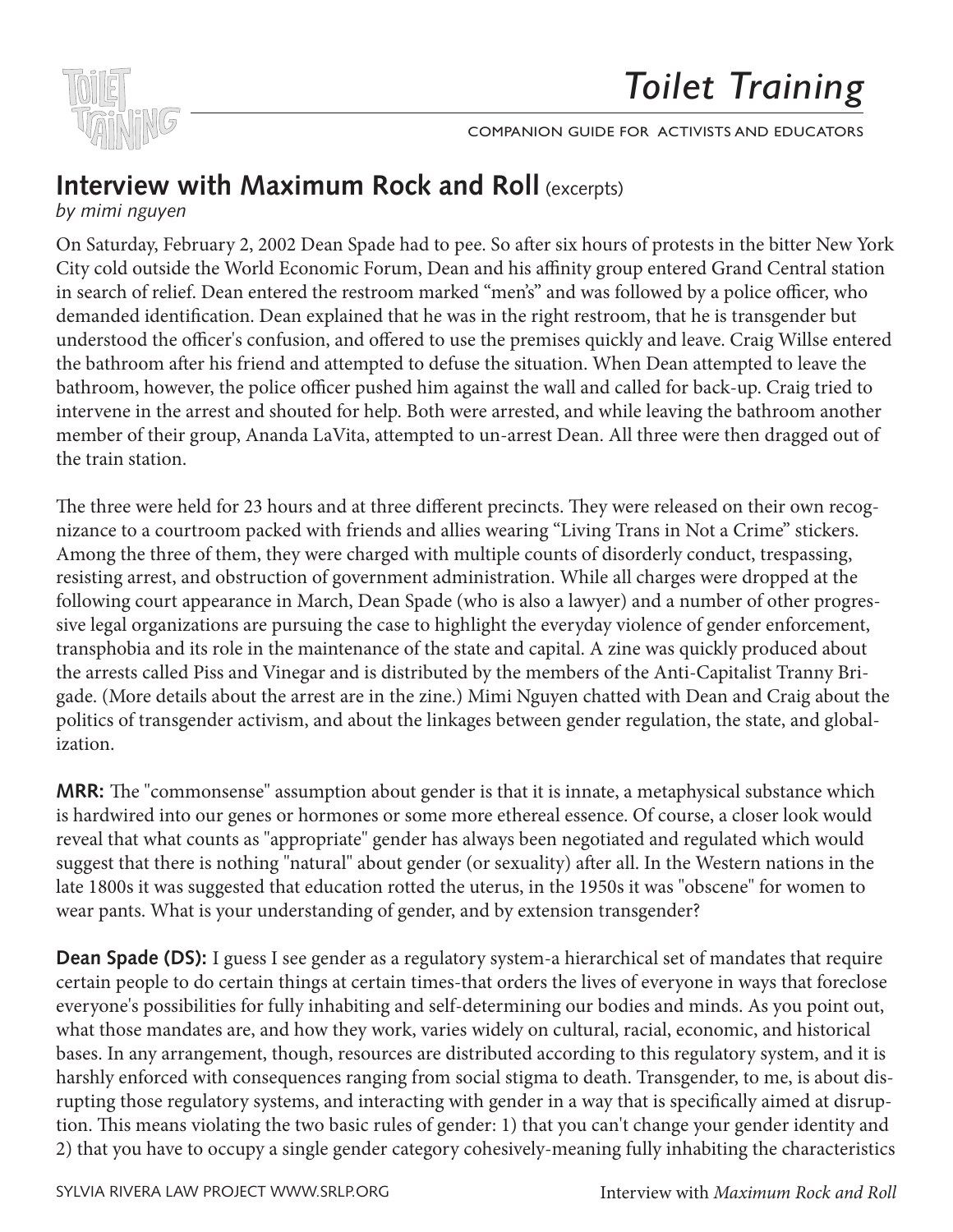



associated with "male" or "female." So, to engage transgender politics is to let go of these two rules, and to allow yourself and other to move within gendered meanings as we wish. It means using the pronouns people want to be used, calling people by names they want to be called, not telling them how they have to look or talk or act or move in order to conform to gender norms, and supporting changing the world so that the methods of coercion (social, legal, medical, educational) used to regulate gender are eliminated. educational tool in your community. We have screened *Toilet Training* across the country,

MRR: And to clarify, what is the relationship between transgender and transsexuality? Where do queer debates about butch/femme, androgyny and drag fit in—or don't?

**DS:** "Transsexual" is a term that is mostly associated with the medical model of understanding people who's gender identities are contrary to the gender they are assigned at birth, and who seek medical intervention in the form of surgery and/or hormones in order to change their gendered characteristics and live in their new gender identity. Many trans people are adverse to this term, or feel it is too constrictive, because it is used in a medical context in which we are pathologized and considered mentally ill. The term transgender has emerged to indicate a broader variety of experiences. Many people use it as an umbrella term (like "queer") to indicate a variety of genderfucking people: crossdressers, drag kings and queens, genderqueers, transsexuals, FTMs, MTFs, etc. In this way, the term can be used as an organizing tool-a way of calling out to all people who are facing punitive gender norms and subject to gender policing because our gender presentations make people uncomfortable and angry. The term can be used to affirm the experiences and resistances of people living in violation of gender norms. Inside this toolkit you will find: nssexual is a term that is mostly associated liberation. We sought to an experiment and the representative general infinition and subject to general the set<br>In the trans in the proposalities and examine the set of the base of the set of the trans is a hour ause our genuer presentations make people uncomfortable and angry. The term can be used

**CW:** As far as how I use them, I think of "transsexual" and "transgender" as roughly parallel with the terms "homosexual" and "queer." So, transsexuality and homosexuality reference a pathologized understanding of sex/gender, and both are closed terms-they serve to mark out a small, aberrant group of people from the "general public" against whose normalcy perverts are defined. In contrast, "transgender" (or simply "trans") and "queer" are more politicized terms that signal an oppositional stance to sex/gender regulation and hierarchy. They are open, not closed, in the sense that a transgender identity is not con-<br>regulation and hierarchy. They are open, not closed, in the sense that a transgender identity is not conregulation and incruitely. They are open, not closed, in the sense that a transgender nethtly is not con-<br>fined to someone who has surgery, or passes, or feels like they are trapped in the wrong body; and queer is not about fucking someone of the "opposite" gender, but fucking gender and dislocating sex from romanticized, heteronormative constructions. Of course, queer has been used in totally reductive ways as a synonym for "gay" by marketers and mainstream groups, and some trans people call themselves "transsexual" but challenge in their lives and politics medical conceptions of coherent gender. Language is always strategic, so the meaning of these terms shift in different contexts, and any word can take on oppressive weight or liberatory potential. the who has surgerly, or passes, or letts like they are traj Dean Spade

**MRR:** The assumption is often made that gender or transgender issues are merely "personal" issues with no bearing on larger social forces. Clearly your arrests would suggest otherwise -- that public space is a contested site for those who transgress gender norms. As Craig writes in his contribution to Piss and Vinegar, "What bodies can travel free of harm through our violently policed cities?" What do you think is the state investment in gender regulation? Why is it explicitly illegal to use the "wrong" restroom?

DS: I think this debate about whether one person's gender expression is a "trivial" matter is essential, and

SYLVIA RIVERA LAW PROJECT WWW.SRLP.ORG **Interview with** *Maximum Rock and Roll*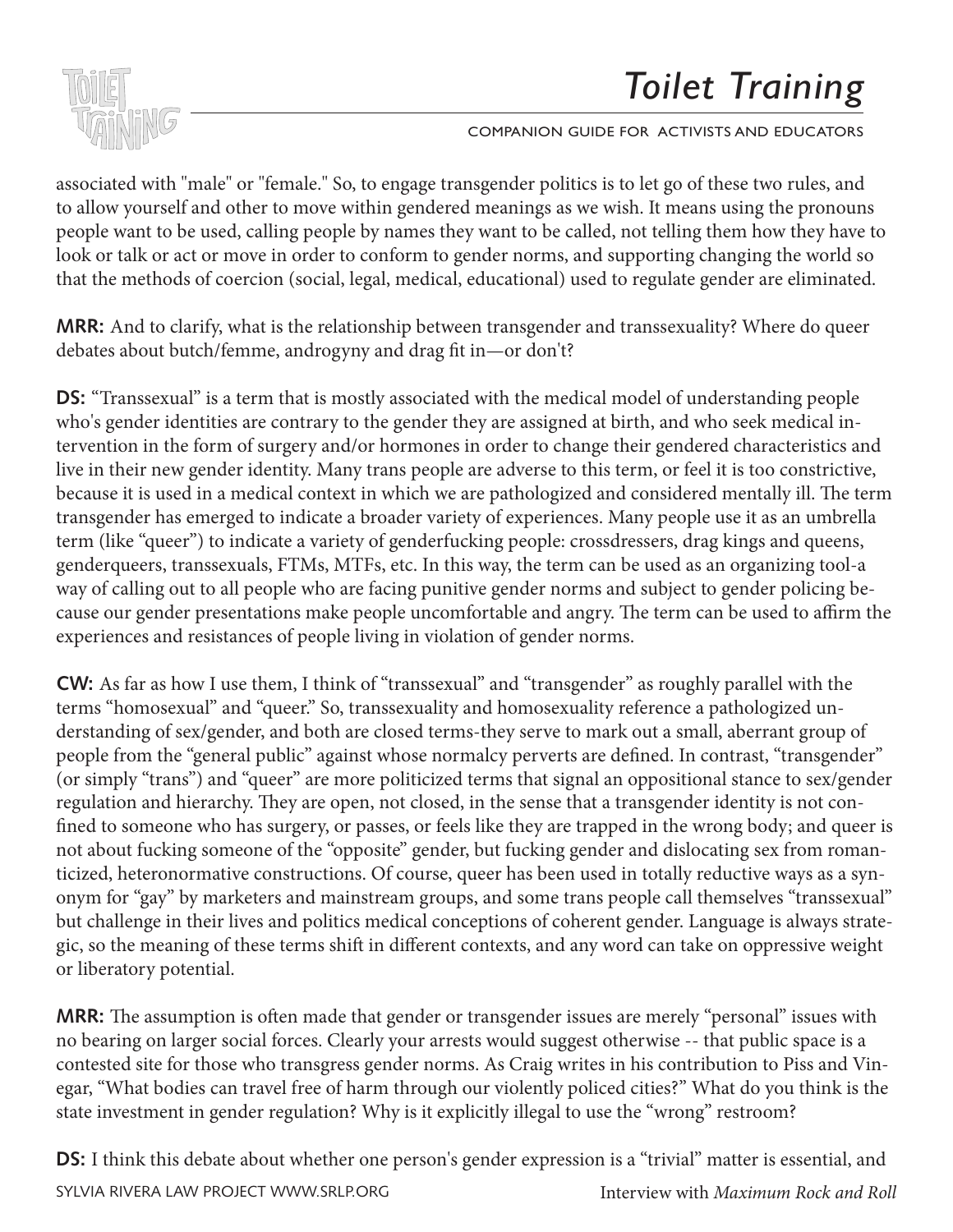

### COMPANION GUIDE FOR ACTIVISTS AND EDUCATORS

actually brings up a lot of old conversations that feminists made public during the 2nd wave. Up to that time, people thought that issues around women being paid less, women being forced to wear restrictive or sexualizing clothing to work, women being systemically harassed in the workplace, and the like were trivial, personal, and individualized. It was only through a lot of organized effort that more and more people came to see that gender hierarchy had deep impacts on all women, and all men as well, restricting everyone's ability to survive, avoid violence, marry or divorce as they wanted, have kids when they wanted, etc. Similarly, when you look at trans issues as being about the narrow issue of whether one person gets to be called by a certain name or use a certain bathroom, it can seem trivial. However, when you look at how all people are subject to extreme regulation on broad scales like the law as well as narrow issues like what we wear and how and who we fuck, you begin to see that a struggle for transliberation and a deregulation of gender is a struggle to end a lot of systemic violence and suffering. I see where a lot of struggles fit into this, like the struggle over low-income women of color being disproportionately tested and then jailed for having drugs in their systems while pregnant, or conversations about compulsory circumcision for male and female babies, or struggles over rights for immigrant domestic workers working independently in wealthy homes for below survival wages. All of these struggles have some part that is about compulsory enforcement of gendered norms onto the bodies of people, to their extreme detriment. They are also intiemorement of geneered norms one the bodies of people, to their extreme detriment. They are diso introduced with racial and economic privilege, and I see that as an essential component of any inquiry into how gender policing occurs, because it does not occur on the same terms for people in different economic, racial or immigration statuses. The state investment in gender, like in hierarchical systems of race, immigration, and income, is that it is a regulating opportunity whereby the regulation itself becomes invisible or assumed to be natural, when in reality it is an artificial condition of oppression. minariy, when you look at trans issues as being  $\frac{1}{2}$  and the communities and exploring work relations and the transmission of the transmission of the transmission of the transmission of the transmission of the transmission of the transmission of the transmission o

CW: I think one aspect of the state's investment in gender regulation stems from a keen interest (to put it mildly) in the maintenance and reproduction of capitalism. Gender regulation is big business. Normative gender regimes create and multiply consumer needs-clothes, make-up, gym memberships, sports carsthat are marketed along gendered lines. Why sell just one kind of deodorant when you could sell two-one that are marketed along gendered lines. Why sell just one kind of deodorant when you could sell two-one strong enough for a man, but made for a woman! People in the u.s. grow up believing their gender presentation will never be good enough, but it can be made better through shopping. Men's and women's magazines, men's and women's watches, men's and women's entertainment-these commodities don't simply meet a consumer need, they create and perpetuate gendered consumer markets. We grow into the shapes that markets trace. dia discrimination diong generica nnes. They sen just one which or decodorant when you come cultural mythological man, but made for a woman: People in the u.s. grow up beneving their g

MRR: What does it take to be good trans allies?

DS: Good trans allies do more than use the right terms or come to a drag show. Being a good trans ally, like being a good activist in general, involves thinking personally about ideas and applying them to your own life in an intimate way. It means being as invested in transliberation as you think a trans person is, and working as closely to uncover how you participate in gender regulation as you can. So much of gender policing occurs in ways that seem trivial or personal, and it requires each of us to really take apart our minds and find the locations of these norms in order to create safe spaces for new gender actualizations to thrive.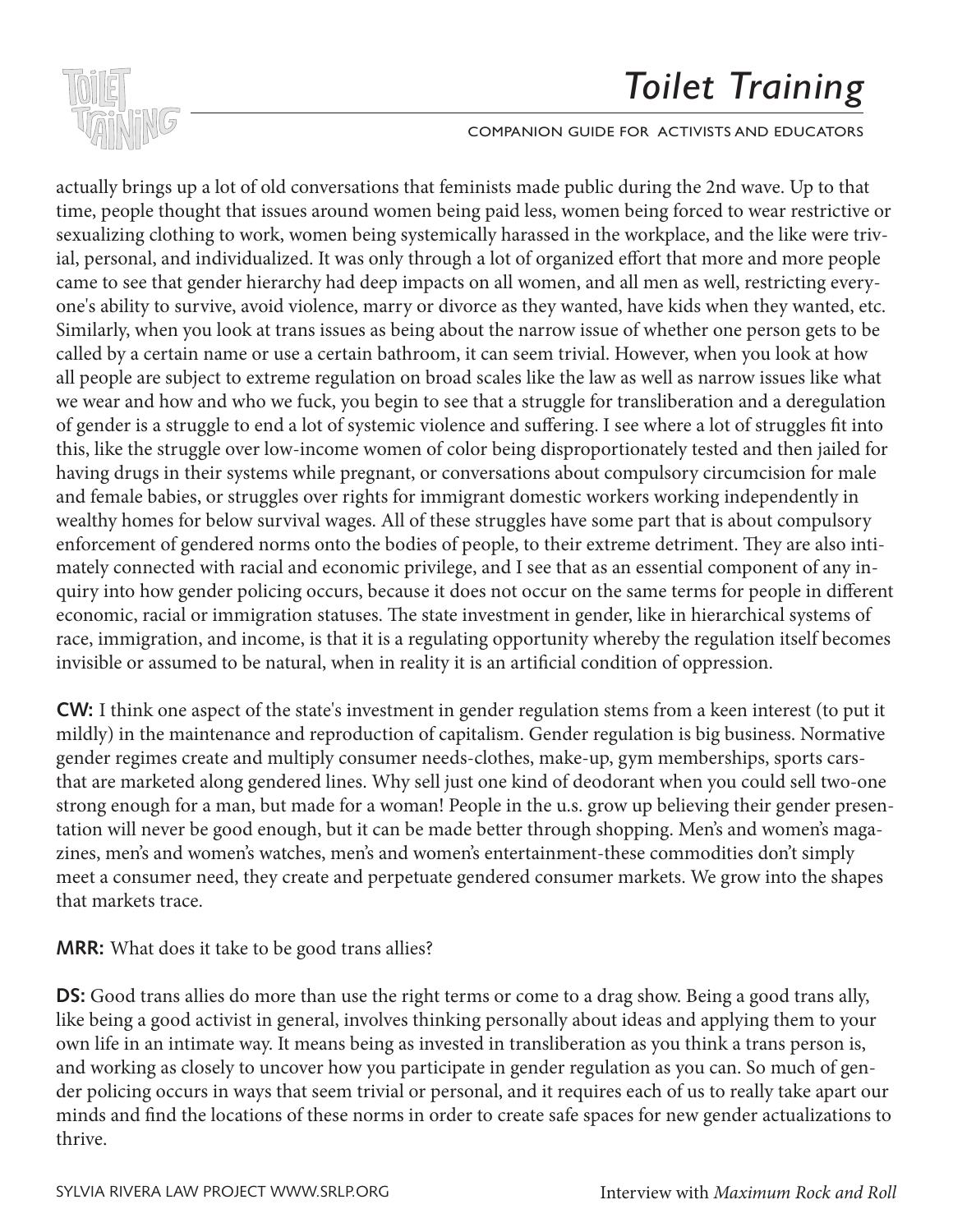

### COMPANION GUIDE FOR ACTIVISTS AND EDUCATORS

**CW:** In my efforts to be a good trans ally, I've tried to start out by being honest about what buttons of mine trans issues push. And I've tried to interrogate those hot spots on my own, without projecting them on to trans people or asking trans people to guide me through my learning process. Don't ask trans people if they've had surgery, what their families say, how they expect to get a job-if a trans person trusts you and thinks they will get something out of that conversation, they will start that dialogue. I've also tried to share some of the burdens that trans people deal with as far as educating and challenging non-trans people. If I invite someone to me and Dean's home, I let them know before they come that we live in a people. If I have someone to the and Dean's home, I fet them have volved they come that we nee in a<br>trans and transpositive house, and we expect people's politics to meet those standards. I talk to people who fuck up pronouns. In group settings, I make an extra effort to use lots of gendered terms when referring the state of the state of the state of the state of the state of the state of the state of the state of the state of to trans people present, so new people in the crowd will have an example to follow and won't use "wrong" pronouns because they're making incorrect assumptions about someone's gender. I also don't think I've figured it all out, I expect to make mistakes and though I won't beat myself up for not being perfect, I demand of myself a commitment to doing hard work.

And I think being a good trans ally means simply taking these issues seriously. Think of every moment of every day that someone addresses you by your gender, and think how easy and comfortable that feels. Think about giving that comfort up. If that doesn't seem like a big deal to you, recognize how many lives you are conveniently dismissing. The communities and educators do in the community of the communities and transme  $\mathcal{L}$  sought to represent a diverse set of trans identities and examine the set of trans identities and examine the set of trans in  $\mathcal{L}$ 

**MRR:** What was the general response to your arrests? demonstrate that the way the general response to your arrests.

**DS:** We received hundreds of emails from all over the world from people who were shocked by what happened and pledged their support for our case. The emails varied, some from trans people, some from cops, some from queers, and some from anti-capitalists who had never thought about trans issues before but were seeing the connections between their work and trans struggles for the first time. There were also some responses that were negative. Some people wrote to message boards that they thought the arrest was my fault for refusing to show I.D. and that I should have complied with the cop's (illegal) requirements. Others wrote that it was my fault for not passing as a man more, and that I shouldn't use the mens' room if I wasn't going to pass. Of course, this is a ridiculous position because I have been kicked out of both men's and women's restrooms, so the only answer I guess would be to never use restrooms since I don't lead and we look for the strong to hope the strong from your control is hearing from your control is the strong thought look enough like a man or a woman to fit in either room all the time. These negative responses were very leader hard to hear, of course it always sucks to have something violent and awful happen to you and then be told its your fault, but the positive and supportive responses far outweighed the negative. Also, the negative responses created a great opportunity to start conversations in trans and non-trans spaces about what it means to resist police state practices and how we can work to have a broad view of transliberation that includes rights for all trans people, not just those who 'pass' as non-trans men or women.  $\sum_{i=1}^{n}$ 

## **The full version of this interview is available online at http://makezine.enoughenough.org/ mimi4.html**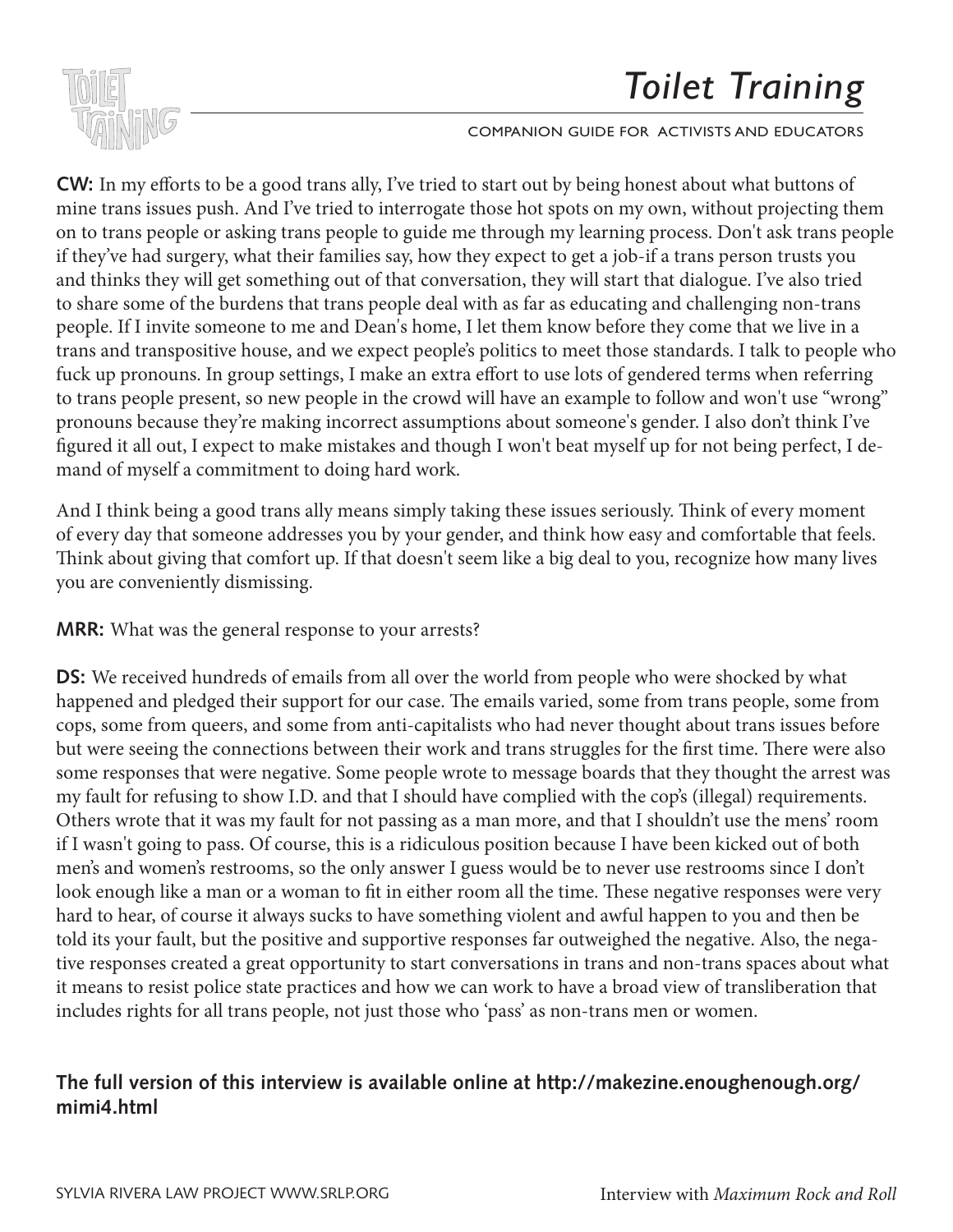

## **Sample Letters for Organizing (I)** Dear Friend,

*Sample letter from Dean Spade to the Urban Justice Center, the multi-project poverty law organization that*  provides/ed facilities and administrative support to the Sylvia Rivera Law Project during the project's first *year and a half.*  the video, on faculties and warming that is support to the sfirm terrent liam 1 to feel and the pro educational tool in your community. We have screened *Toilet Training* across the country,

Use this letter as a guide for careful and sensitive ways of opening conversation about gendered bathrooms.  $\sum_{i=1}^{n}$ 

A fundamental concern that I want to address is making UJC's bathroom facilities safe and accessible for transsexual, transgender, and gender variant clients, interns, and employees. As you may know, bathrooms are a very serious issue for transgender, transsexual, and gender variant people. Most bathrooms, including the ones at UJC, are "gendered," meaning that they are marked with signs designating a room for "men" and a room for "women." For many reasons, this creates serious obstacles to using these facilities for trans and gender variant people. For one, many trans and gender variant people have appearances that are not consistently read as "male" or "female." This means that every time we need to use a bathroom, we face a decision about which bathroom will be safer, never knowing whether we will alse a bathwoom, we face a decision about which bathfoom will be safel, hever knowing whether we will<br>encounter harassment, embarrassing stares, or even violence or arrest. I, myself, have been kicked out of both "women's" and "men's" bathrooms numerous times, and unlawfully arrested and held overnight for using the "men's" bathroom. Most trans and gender variant people have experienced severe harassment and/or violence because of being understood to be in the "wrong" bathroom. Additionally, many of us have a strong gender identity that does not conform to what some people expect when they look at us, so when we go into the bathroom with the sign that makes the most sense for our internal gender identity, we again frequently encounter a number of uncomfortable and/or unsafe experiences. Finally, many trans and gender variant people do not feel that they fit neatly into the either of two binary gender categories ("male" and "female") and having to constantly be faced with a difficult decision on how to stay safe and retain dignity while trying to use facilities that are labeled in this way is a serious burden. The culmination of these experiences of humiliation, harassment, and violence day in and day out over the years produces in many trans and gender variant people severe and persistent anxiety about using public bathrooms. Medical professionals report that a disproportionate number of trans and gender variant people experience health problems stemming from the lack of access to safe bathrooms, and having to wait long periods to use a bathroom. activities and education of the transmitted to the transfer relation of the transition of the transition of the transition of the transition of the transition of the transition of the transition of the transition of the t alegories (male and female ) and having to constantly be faced with a difficult decision on he

It is vitally important to me to provide a safe place for my trans and gender variant clients to receive services where they can use the bathroom facilities as easily and safely as all the other clients who come to UJC. It would mean a lot to trans clients, staff, interns, and volunteers now and in the future to have UJC be possibly the only safe place in their day or week to use a public bathroom without fear of humiliation, harassment, or violence. Unfortunately, the current gendered bathroom options are not that safehaven, and I would like to work together with everyone else here at UJC to remedy this problem. It seems only appropriate to me that UJC be a leader and model for other organizations learning how to make their facilities safe and accessible for trans and gender variant people. Discussions and policy changes regarding gendered bathrooms are going on at numerous non-profits and universities across *Welcome*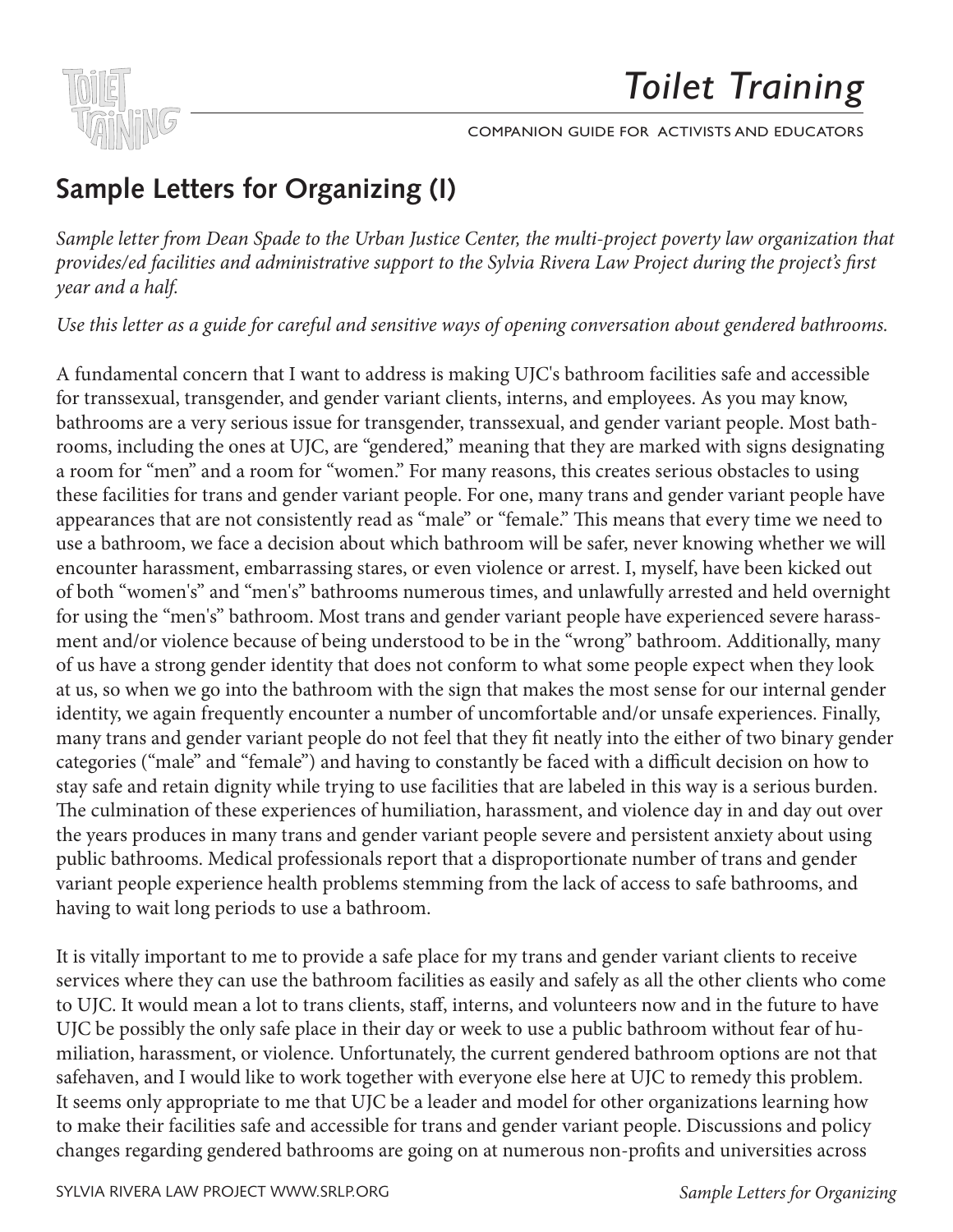



questions and work to remove obstacles to equal access for everyone. the US and Canada, and I think now is a great time for UJC to engage these difficult but important

Of course, the question of creating an alternative system to the gender segregation of bathrooms brings up a lot of important personal feelings and issues for many people. In the course of my work on this issue in many contexts, I have heard two primary arguments, modesty and safety, from people who and tried to use the second tried to primary arguments, modesty and salety, non peop defend the current gender segregated bathroom system, which I will briefly address to jumpstart this conversation.

First, I will address modesty. Most of us are used to using the bathroom with people who have the same birth-assigned gender as us, and are more comfortable in that environment. Some people have suggested that this is rooted in the heterosexual assumption of our culture: that we are assumed to be sexually attracted to people of the so-called opposite sex, and we are taught to hide certain bodily functions from them as part of that relation. For whatever reason, when many people first consider using a non-genderegregated bathroom they feel a sense of embarrassment or shame. This issue is important to address, and more.<br>20 and and all balance this embarrassment against the seriousness of total lack of safe or appropriate bathroom access for trans and gender variant people. because we should all be as comfortable as possible using the facilities. However, it is also important to

The second argument is about public safety. Many people bring up the concern that because violence against women and sexual violence are endemic in our culture, women will feel or be unsafe in bathtooms to which men have access. I think this is a very important issue for UJC, especially consider-The that we have a large humber of enems who are survivols of sexual violence. However, I a separate two issues: The first issue is whether having gender markers on bathroom doors actually makes anyone safer from sexual violence, and the second is whether having gender markers on bathroom doors makes women feel more comfortable and safe. I feel it is important to establish that, in the context of UJC bathrooms, the gendered system does not provide a meaningful obstacle to people who wish to commit acts of violence in bathrooms. Because keys to both rooms are generally kept in public, if a person wished to visit the "wrong" bathroom in order to harass or assault persons in that room, the genstop violent people from entering those rooms in order to commit their acts. The best remedy for conyou used the video and what you used the video and with it was and with the video and with it was and with it was. issues, is to provide single-stall bathrooms with locks on the doors. However, because we need to work ing that we have a large number of clients who are survivors of sexual violence. However, I do want to dered sign on the door would not protect against that. In general, gendered signs on doors cannot not cerns about violence taking place in bathrooms, and, I think the best remedy for many bathroom safety with the structures already in place in our building, I will be providing other policy options below.

*Welcome* be essential that bathrooms designated "women" be available for use by gender variant and trans women In any case, the second issue I mentioned above, about women feeling unsafe in bathrooms that are gender neutral, is a serious concern. While I do not think it is safe to assume that a gendered sign on a bathroom door will protect anyone from a person who desires to harass or assault, it is reasonable that in a sexually violent culture, women may prefer to use facilities that are preserved for people who identify as "women." For this reason, it may be important to preserve a location where women who are seriously concerned about this issue may have access to a place that feels comfortable to them. Of course, it would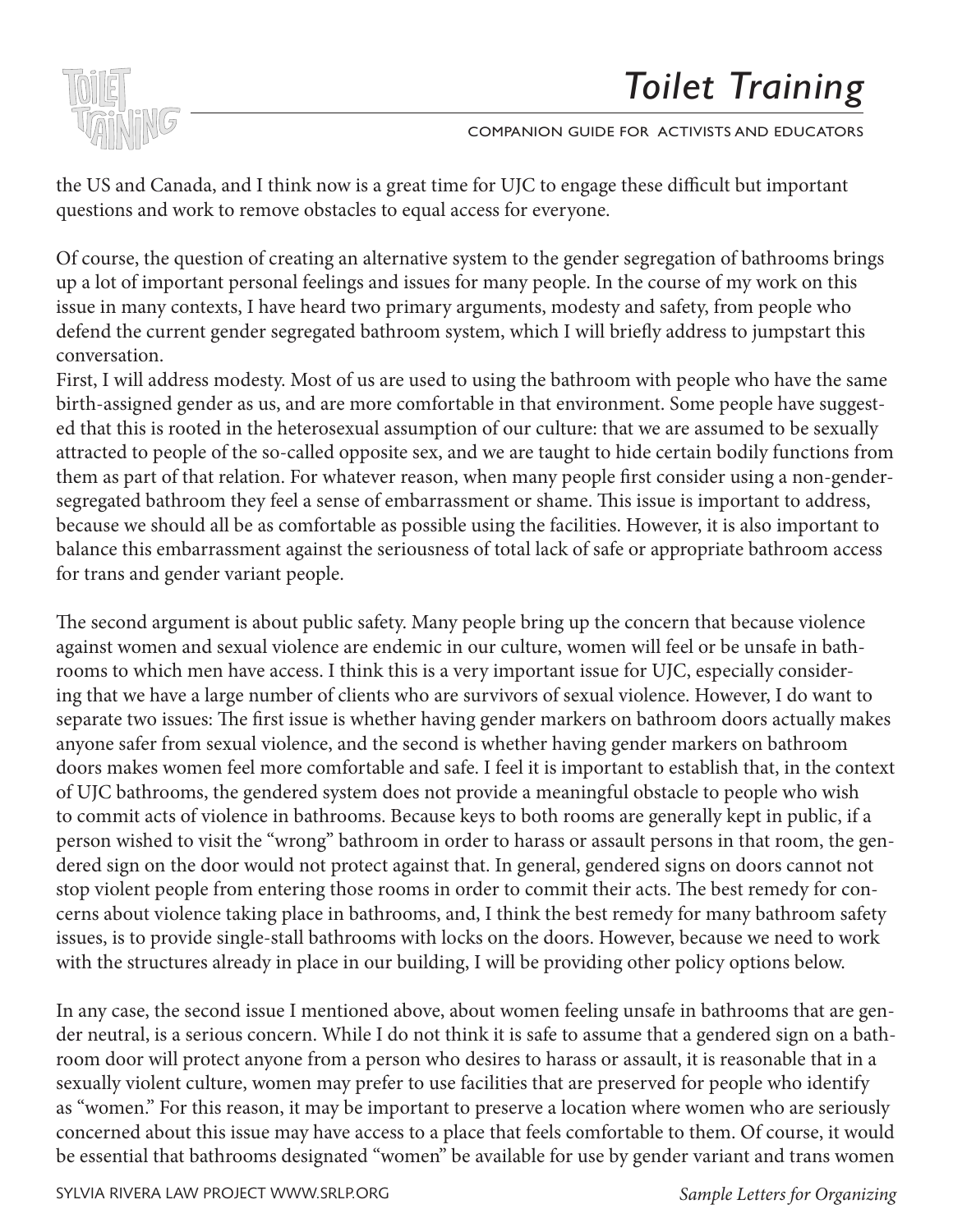

COMPANION GUIDE FOR ACTIVISTS AND EDUCATORS

as well as women who are not trans-identified.

we have here be made gender-neutral, preserving a women's room if there are women on staff who believe that this is the appropriate way to allow women staff, clients, interns, and volunteers to feel comfortable using the facilities.  $\alpha$  there doing the numbers. Based on the facilities that I have seen at UJC, my recommendation and request is that the bathrooms

might be the supplements to the video. The video of  $\frac{1}{2}$  supplements to the video. The video of  $\frac{1}{2}$  supplements to the video. The video of  $\frac{1}{2}$  supplements to the video. The video of  $\frac{1}{2}$  supplements seem unfamiliar to many of you. Of course, in addition to negotiating amongst ourselves, we will also need to engage these questions with the other tenants who share our bathroom facilities. It is my goal that we can create a policy that allows all of us to safely and comfortably access the bathroom facilities here. An underlying principle of my program and my activism generally is that a rigid binary gender system which requires everyone to be identified as "men" or "women" and act according to restrictive cultural standards is a disservice to all people, keeping us for equally accessing resources and being able Fand more candidated by a disservice to an people, neeping as for equally accessing researces and seng as to self-determine our lives. As long as our world is structured by this coercive system, those who traditionally bear the weight of it, women and non-traditionally gendered people, will continue to struggle to re-shape our institutions to improve equal acess and equal justice for everyone. I am excited to join the people at UJC who have been pioneering this work for years. I hope you will join me in coming up with creative solutions to the variety of issues that this letter addresses. I look forward to discussing this with all of you at length. It is a major policy change, and will certainly

Sincerely,

 $\Omega$  and  $\Omega$  start conversations not only about the start conversations on  $\Omega$  $\alpha$ al space  $\alpha$ Dean Spade

# **Sample Letters for Organizing (II)**

 $\sigma$  following is a letter from the acrtivinst PISSR (People In Search of Safe Restrooms) to the San Francisco *The following is a letter from the acrtivinst PISSR (People In Search of Safe Restrooms) to the San Francisco LGBT*<br>Community Center *Community Center.*

Use this letter as a guide for careful and sensitive ways of opening conversation about gendered bathrooms.

 $\overline{D}$   $\overline{D}$   $\overline{D}$   $\overline{D}$   $\overline{D}$   $\overline{D}$   $\overline{D}$   $\overline{D}$   $\overline{D}$   $\overline{D}$   $\overline{D}$   $\overline{D}$   $\overline{D}$   $\overline{D}$   $\overline{D}$   $\overline{D}$   $\overline{D}$   $\overline{D}$   $\overline{D}$   $\overline{D}$   $\overline{D}$   $\overline{D}$   $\overline{D}$   $\overline{D}$   $\overline{$ What if you had to think twice when trying to access a restroom to relieve yourself? What if you entered a bathroom most appropriate for your gender identity only to be escorted out by the police? Or even more traumatic had an accident because no one would let you use a toilet in either the men's or women's room because they had a preconceived notion that your presence would upset some unspoken bathroom balance. All of these examples and more are just some of the obstacles that gender-variant, differently-abled, and some not so stereotypically male or female folks encounter when trying to do something as simple as use a toilet.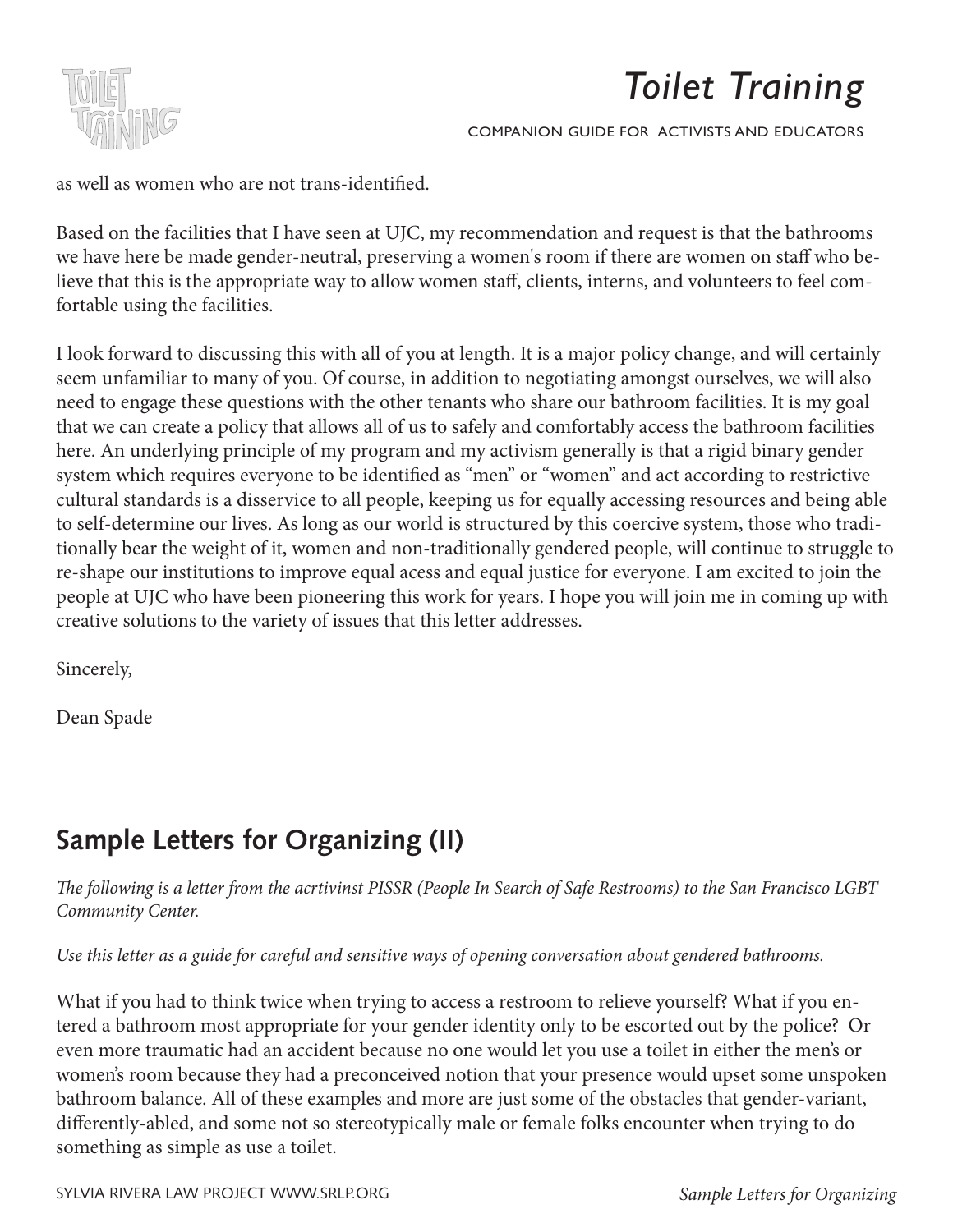

COMPANION GUIDE FOR ACTIVISTS AND EDUCATORS

PISSR (People In Search of Safe Restrooms) is a group of gender-variant, differently-abled and traditionnot fit the binary gender construct of female and male, or have special circumstances that might require the some useful information to the material information to the toilet. We recognize that even in San Francisco, education of the ducation is on the contribution of the contribution of the country, and countries the country, in the country, and countries the country, and countries the country, and countries the country, and countries many people have no safe places to go to the bathroom. They get harassed, beaten, and arrested in both women's and men's rooms and many avoid public bathrooms altogether, hence developing health probnot identify as female or male, transgender people who do identify as female or male, as well as many masculine and butch women, and feminine men. Therefore we are committed to establishing genderneutral bathrooms and we believe that all people, regardless of their gender identification or presenta-۔<br>the right to access safe and dignifie Sample Letters for Bathroom Activism  $\mathbb{R}$ ally gendered individuals who are very interested in creating safe bathroom space for people who do lems. We understand that this affects people with a range of gender identities including people who do tion have the right to access safe and dignified restroom facilities without fear of harassment, judgment, or violence.

 $\overline{a}$ implemented multi-stall gender-neutral bathrooms on every other floor of their building. Currently the San Francisco LGBT Center only has one gender neutral toilet. By the very nature of the LGBT Community Center it seems that your organization would be a good first candidate for the sorely needed implementation of such bathrooms. How exciting and culturally appropriate it would be if the Center were the first organization in the city of San Francisco to formally create multi-stall gender-neutral bathrooms for future benchmarking practices locally and nationally! So where does the SF Center come in? In response to these issues the New York GLBT Center has

 $T$  is the start conversations not only about the start conversations on  $T$  about the start conversations of  $T$ We have been consulting with the Transgender Law Center as well as have a working relationship with the HRC LGBTAC and we have found that there are no legal barriers prohibiting the creation of multistall gender-neutral bathrooms in the city. So what might multi-stall gender-neutral bathrooms look like? Well, we have ideas but would relish the opportunity to more precisely develop a model specific to the needs of the SF LGBT Community Center. We have a panel that would be willing to make a presentation to the Center staff and board. As a leader of the LGBT community, establishing multi-stall gender-neutral bathrooms at the center would set a positive example to both organizations and businesses<br>the center that the sites sith the center would knies SAEE water sees for all throughout the city with the end result being SAFE restrooms for all.

We hope that our letter has been compelling enough to call you to attention. Please contact us so we can restrooms for all. set a date to make our presentation and begin the process of the Center's participation in creating safe

With best regards,

PISSR (People In Search of Safe Restrooms)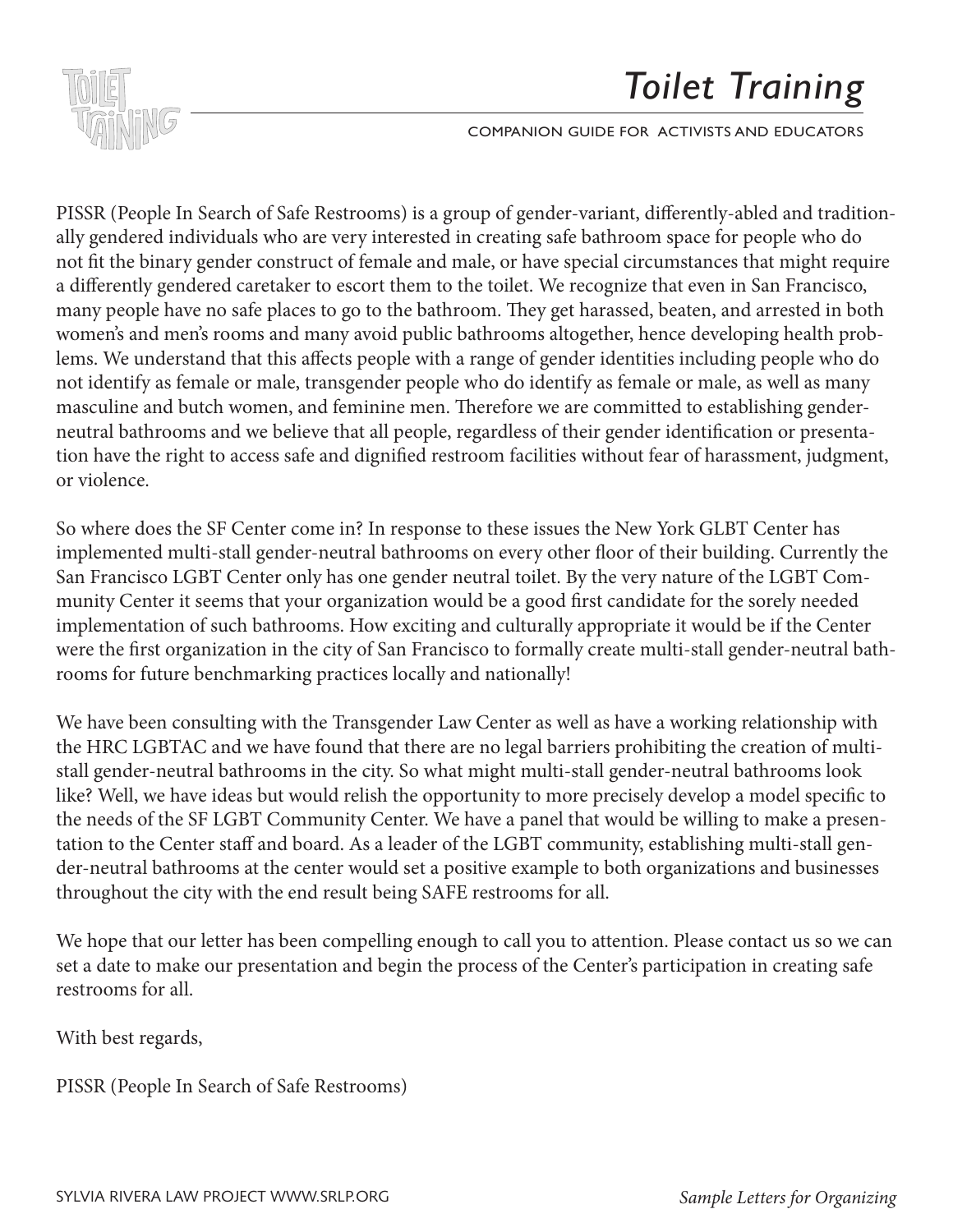

# **Resources for Transgender Activism**

## **Apicha**

Welcome to the *Toilet Training* Companion Guide for Activists and Educators. We hope 212-334-7940 / www.apicha.org  $t_{\rm H}$  by this will provide the source that  $\lambda$  sign (Decific Islander communities HIV/AIDS organizing and education in Asian/Pacific Islander communities

### $\alpha$  and tried to the questions asked by viewers to determine what kinds of informations of informations of informations of informations of informations of informations of informations of informations of informations of i might be helpful supplements to the video. **Audre Lorde Project**

LGBT people of color organization 718-596-0342 / www.alp.org

## Desis Rising Up and Moving (DRUM)

718-205-3036 / www.drumnation.org DRUM builds leadership in low-income South Asian immigrant communities, particularly of women and youth, undocumented and detained immigrants in New York City. DRUM helped found the Queens Drivers .<br>License Coalition and runs several projects, including the Immigrant Justice Program, Azaadi Legal Defense We have that the this violation starter and training tool for  $\alpha$  useful conversation starter and training tool for  $\alpha$ Project and YouthPower!

#### $\mathsf{C}\mathsf{F}$ **FIERCE!**

r rervee:<br>646-336-6789 / info@fiercenyc.org / www.fiercenyc.org  $\text{OPT}$  vonth organizing nuclear near education, entimalize huntality estiviem LGBT youth organizing project, peer education, anti-police brutality activism

### transphobic culture. **Freedom Trainers**

beyond@freedomtrainers.org An organization of anti-oppression trainers across the country

## **Gender Identity Project of the NYC LGBT Center**  $\blacksquare$

212-620-7310 / www.gaycenter.org Mental health services, social work services, social events, groups  $\frac{1}{2}$  into existing norms of  $\frac{1}{2}$ 

## **GLOBE**

We hope this information is helpful, and we look forward to hearing from you about how 718-418-7690 ext. 1278 / www.globe.maketheroadny.org

710-410-7090 Cxt. 1270 7 www.giooc.maketheroadhy.org<br>GLOBE combats institutional homophobia and the harassment, isolation and invisibility of lesbian, gay, bisexual and transgender people in Bushwick and the surrounding neighborhoods. Community organizing and legal and and support services are available. Services in English, Spanish. GLOBE is a project of Make the Road New York.

### Dean Spade **Hispanic AIDS Forum**

212-741-9797 / www.hafnyc.org HIV/AIDS services

**Imani Henry** 646-342-9673 Anti-racist and Trans sensitivity training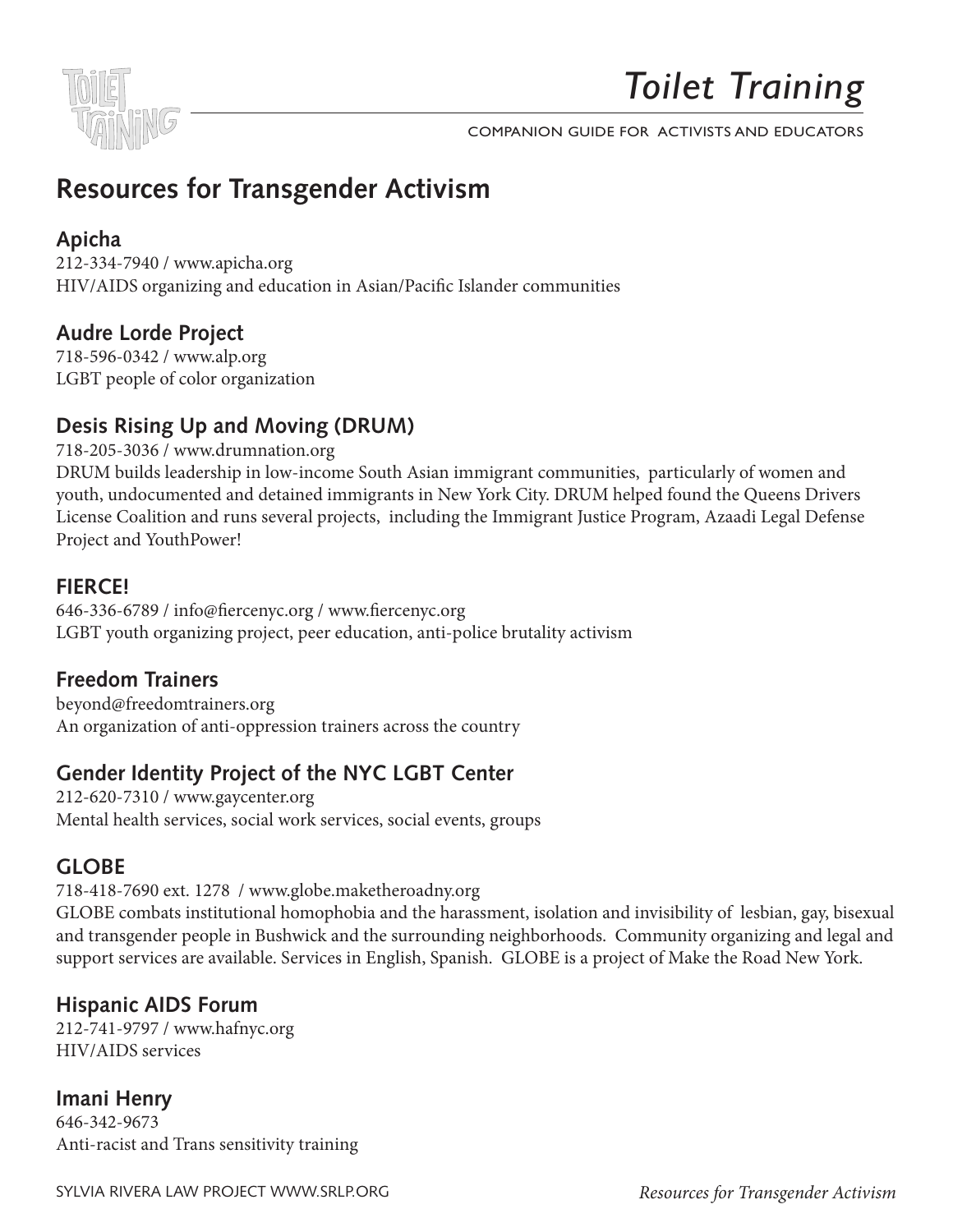

## **Metropolitan Community Church of NY**

212-629-7440 / www.mccny.org Religious services, support groups, social activities, 12 step meetings. Excellent trans specific programs.

## the some useful information to help you use this video as an organizing organizing organizing organizing organizing organizing organizing organizing organizing organizing organizing organizing organizing organizing organiz

educational tool in your community. We have screened *Toilet Training* across the country, 718-230-0770 / www.pocc.org HIV/AIDS services and support  $\frac{1}{2}$ 

## **Positive Health Project**

**1 OSILIVE TICATELT TOJCEL**<br>212-465-8304 / www.positivehealthproject.org  $D<sub>2</sub>U<sup>4</sup>$  www.positiveneamproject.org Needle exchange, support groups, good programming for people of color and trans people

### $\mathcal{L}$  and  $\mathcal{L}$  are survey in the survey of  $\mathcal{L}$ **Queers for Economic Justice**

212.564.3608 / www.q4ej.org Queers for Economic Justice is committed to challenging and changing the systems that create poverty and  $N$  hope that the a useful conversation starter and training tool for  $\alpha$  useful conversation starter and training tool for  $N$  and training tool for  $N$  and training tool for  $N$  and training tool for  $N$  and the starte economic injustice in our communities, and to promote an economic system that embraces sexual and gender diversity.

#### $\delta$ AGE sound a diverse set of trans identities and examine the trans identities and examine the set of trans in **SAGE**

intersections of transphobia, sexism, racism, economic injustice, ageism and ablism to 212-741-2247 / www.sageusa.org  $G_{\text{B}}$  demonstration generation  $\sigma$  culture. LGBT senior organization

## **Samuel Lurie**

This video, we have the conversations not only about the conversations not only about the conversation access, but the conversation of  $\mu$  $\frac{1}{2}$ also about the impact of all sex-sex-segregated facilities (shelters, jails and prisons, group  $\frac{1}{2}$ Transgender awareness training for health care providers, medical students, and human service providers 802-453-5370 / www.tgtrain.org

### is one of the most controversial and important fronts in the struggle to end gender identity discrimination, and we strongly believe that community education is key to dispelling **TGI Justice Project**

cultural myths and fears and establishing understanding about the struggles faced by 415-252-1444 / www.tgijp.org Works to challenge and end the human rights abuses committed against transgender, gender variant/genderqueer and intersex (TGI) people in California prisons and beyond.

## **Transforming Justice** with it was.

415-252-1444 / www.transformingjustice.org

Transforming Justice is a national network dedicated to envisioning ways to stop the cycles of imprisonment and erminant<br>vited to join. and criminalization in transgender communities. They seek to create a national conversation, all voices are in-

## **TransJustice of the Audre Lorde Project**

www.alp.org/tj

TransJustice is a political group created by and for Trans and Gender Non-conforming people of color. TransJustice mobilizes to gain access to jobs, housing, and education, Trans-sensitive healthcare, HIV-related services, and job-training programs. TransJustice also works to resist police, government and anti-immigrant violence.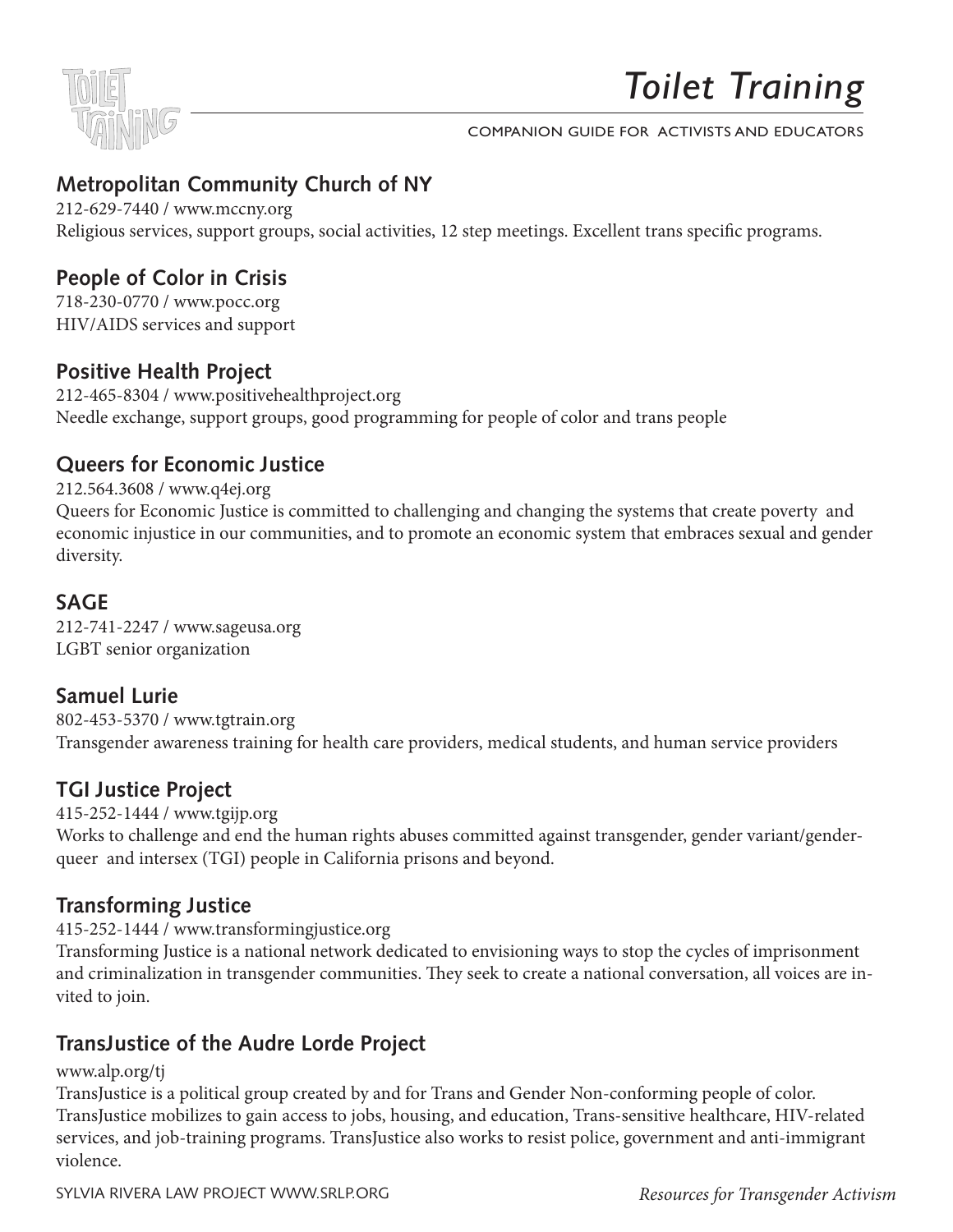

COMPANION GUIDE FOR ACTIVISTS AND EDUCATORS

## Dear Friend, **Legal Resources**

# American Civil Liberties Union LGBT Rights Project<br>http://www.eclu.org/labt.rights/transcorder

http://www.aclu.org/lgbt-rights/transgender

### educational tool in your community. We have screened *Toilet Training* across the country, **and tried to use the quality viewers to determine what kinds of information**  $\mathbf{F}$  **information**  $\mathbf{F}$  **information**  $\mathbf{F}$  **information**  $\mathbf{F}$  **in**  $\mathbf{F}$  **in**  $\mathbf{F}$  **in**  $\mathbf{F}$  **in**  $\mathbf{F}$  **in**  $\mathbf{F}$  **in**  $\mathbf{F}$  **i**

212-714-2904 / www.immigrationequality.org

laws, and detention. Services in English, Spanish, German, and Japanese; others possible with prior arrange-SERVES: immigrants who are lesbian, gay, bisexual, transgender, or HIV positive in the areas of asylum, HIV ment.

## **National Center for Lesbian Rights**

Sample Letters for Bathroom Activism http://www.nclrights.org/site/PageServer?pagename=issue\_transgender Resources for Education and Issues NCLR has advocated for transgender clients and issues since its inception.

## Peter Cicchino Youth Project<br>*Peter Cicchino Youth Project*

activists and educators doing work related to transgender communities and trans 646-602-5635 or 646-602-5636 / www.urbanjustice.org/ujc/projects/peter.html SERVES: lesbian, gay, bisexual, and transgender young people with benefits, housing, discrimination and healthintersections of the transphobia, sexism, racism, racism, racism, racism, economic injustice, ageism and ablis care.

## Sylvia Rivera Law Project

Free legal services for low-income people and people of color facing gender identity discrimination, policy and public education work focusing on economic justice and gender self-determination 212-337-8550 / www.srlp.org

## is one of the most controversial and important fronts in the struggle to end gender identity **The Transgender Law and Policy Institute**

discrimination, and we strong the strongly believe that community education is key to dispelling that community education is key to dispelling the strong service of the strong service of the strong service of the strong se cultural mythological muthological metalships and participate and the struggles faced by the struggles faced b<br>International mythological by the struggles factor of the struggles faced by the struggles faced by the strugg Extensive website collecting legal and policy materials, decisions, and news about transgender issues<br>

## We hope this information is helpful, and we look forward to hearing from you about how **Transgender Law Center, San Francisco**

www.transgenderlawcenter.org

## **Transgender Legal Defense and Education Fund**

Serves transgender individuals who are victims of discrimination based upon gender identity and expression. 646.862.9396 / www.transgenderlegal.org Also provides legal advice through e-mail. Services in English.

## **West Village Trans Legal Name Change Clinic**

208 W. 13th Street, New York, NY First Monday of every month • 6p.m. Helps transgender people with changing their names without a lawyer. Services in English, sometimes Spanish.